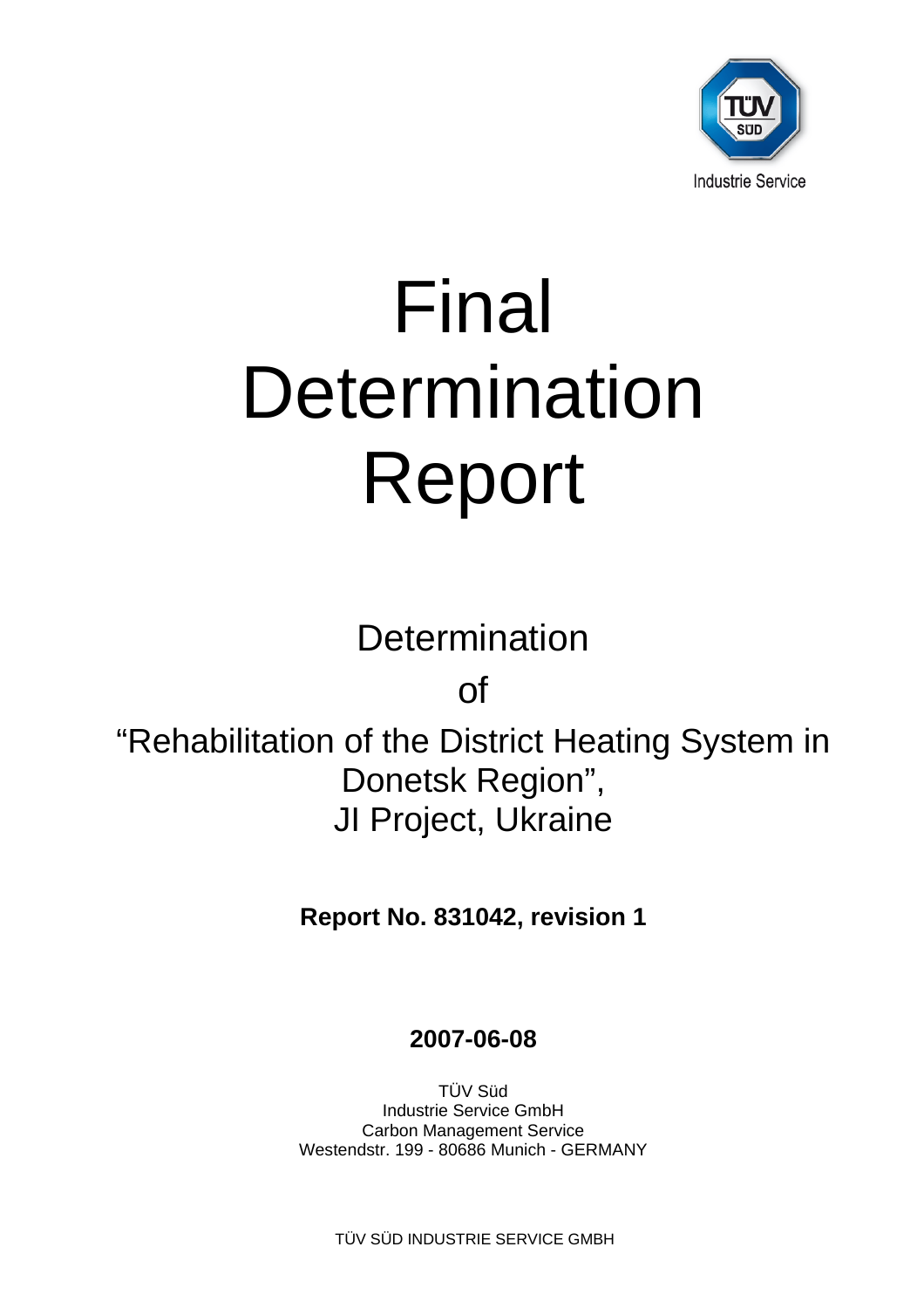

Page 2 of 26

| <b>Report No.</b>                  | Date of first issue |                                                                                                                  | <b>Revision No.</b>           | Date of this revision | <b>Certificate No.</b>                                    |  |  |
|------------------------------------|---------------------|------------------------------------------------------------------------------------------------------------------|-------------------------------|-----------------------|-----------------------------------------------------------|--|--|
| 831042                             | 2007-06-06          |                                                                                                                  | 01                            | 2007-06-08            | ۰                                                         |  |  |
| Subject:                           |                     |                                                                                                                  | Determination of a JI Project |                       |                                                           |  |  |
| <b>Executing Operational Unit:</b> |                     | TÜV SÜD Industrie Service GmbH<br><b>Carbon Management Service</b><br>Westendstr, 199<br>80686 Munich<br>Germany |                               |                       |                                                           |  |  |
| <b>Client:</b>                     |                     | Regional Municipal Enterprise "Donetskteplocomunenergo"<br>Donetska str. 38<br>Donetsk 83086<br>Ukraine          |                               |                       |                                                           |  |  |
| Contract approved by:              |                     | Michael Rumberg                                                                                                  |                               |                       |                                                           |  |  |
| <b>Report Title:</b>               |                     | Determination of the JI-Project:                                                                                 |                               |                       |                                                           |  |  |
|                                    |                     |                                                                                                                  | Region", JI Project, Ukraine  |                       | "Rehabilitation of the District Heating System in Donetsk |  |  |
| <b>Number of pages</b>             |                     | 26 (including cover page, but excluding Annexes)                                                                 |                               |                       |                                                           |  |  |

#### **Summary:**

The Certification Body "Climate and Energy" of TÜV SÜD Industrie Service GmbH has been ordered by Regional Municipal Enterprise "Donetskteplocomunenergo", Ukraine, to determine the above mentioned JI-project in Ukraine.

The determination of this project has been performed by document reviews, interviews by e-mail and on-site inspections, audits at the locations of the project and interviews at the offices of the project owner.

As the result of this procedure, it can finally be confirmed that the project is in line with the requirements set by the Marrakech Accords and the Kyoto Protocol after solving the two outstanding issues and preparing some additional documents (annexes) for uploading the project at JI-SC website.

Then TÜV SÜD will recommend this project for registration at the JI Supervisory committee.

The assessment team reviewed the estimation of the projected emission reductions. We can confirm that the indicated amount of emission reductions of 854 586 tons  $CO<sub>2e</sub>$  (to be issued as ERUs) in the intended first crediting period from 2008 - 2012 (the first Commitment Period of the Kyoto Protocol lasts from 2008-2012), resulting in annual emission reductions of 170 917 tons  $CO<sub>2e</sub>$ , represents a reasonable estimation using the assumptions given by the project documents.

| Work<br>Thomas Kleiser (project manager, lead auditor)<br>carried out   Olga Mikhaylyuk (local expert)<br>by. | Internal Quality Control by:<br>Werner Betzenbichler,<br>Javier Castro |
|---------------------------------------------------------------------------------------------------------------|------------------------------------------------------------------------|
|---------------------------------------------------------------------------------------------------------------|------------------------------------------------------------------------|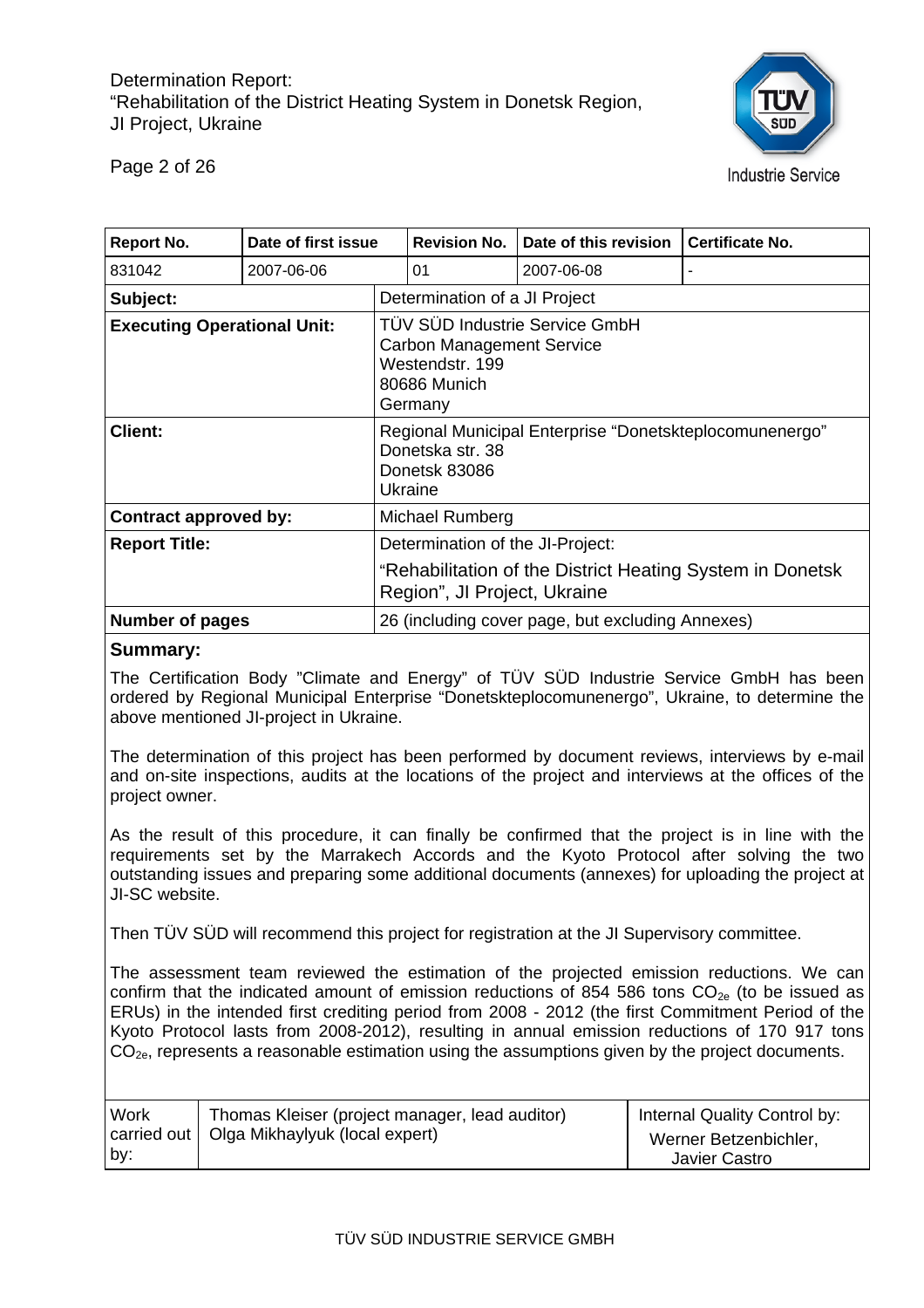Page 3 of 26



## **Abbreviations**

| <b>CAR</b> | Corrective action request                                  |
|------------|------------------------------------------------------------|
| <b>CR</b>  | <b>Clarification request</b>                               |
| <b>DOE</b> | <b>Designated Operational Entity</b>                       |
| <b>DNA</b> | <b>Designated National Authority</b>                       |
| <b>DP</b>  | <b>Determination Protocol</b>                              |
| EIA / EA   | Environmental Impact Assessment / Environmental Assessment |
| ER.        | <b>Emission reduction</b>                                  |
| <b>ERU</b> | <b>Emission Reduction Unit</b>                             |
| <b>GHG</b> | Greenhouse gas(es)                                         |
| <b>IRR</b> | Internal Rate of Return                                    |
| JI         | Joint Implementation                                       |
| KP         | Kyoto Protocol                                             |
| LoA        | Letter of Approval                                         |
| <b>MP</b>  | <b>Monitoring Plan</b>                                     |
| <b>MS</b>  | <b>Management System</b>                                   |
| <b>NGO</b> | Non Governmental Organisation                              |
| <b>NPV</b> | <b>Net Present Value</b>                                   |
| <b>PDD</b> | <b>Project Design Document</b>                             |
| <b>SC</b>  | <b>Supervisory Committee</b>                               |
| <b>VVM</b> | <b>Validation and Verification Manual</b>                  |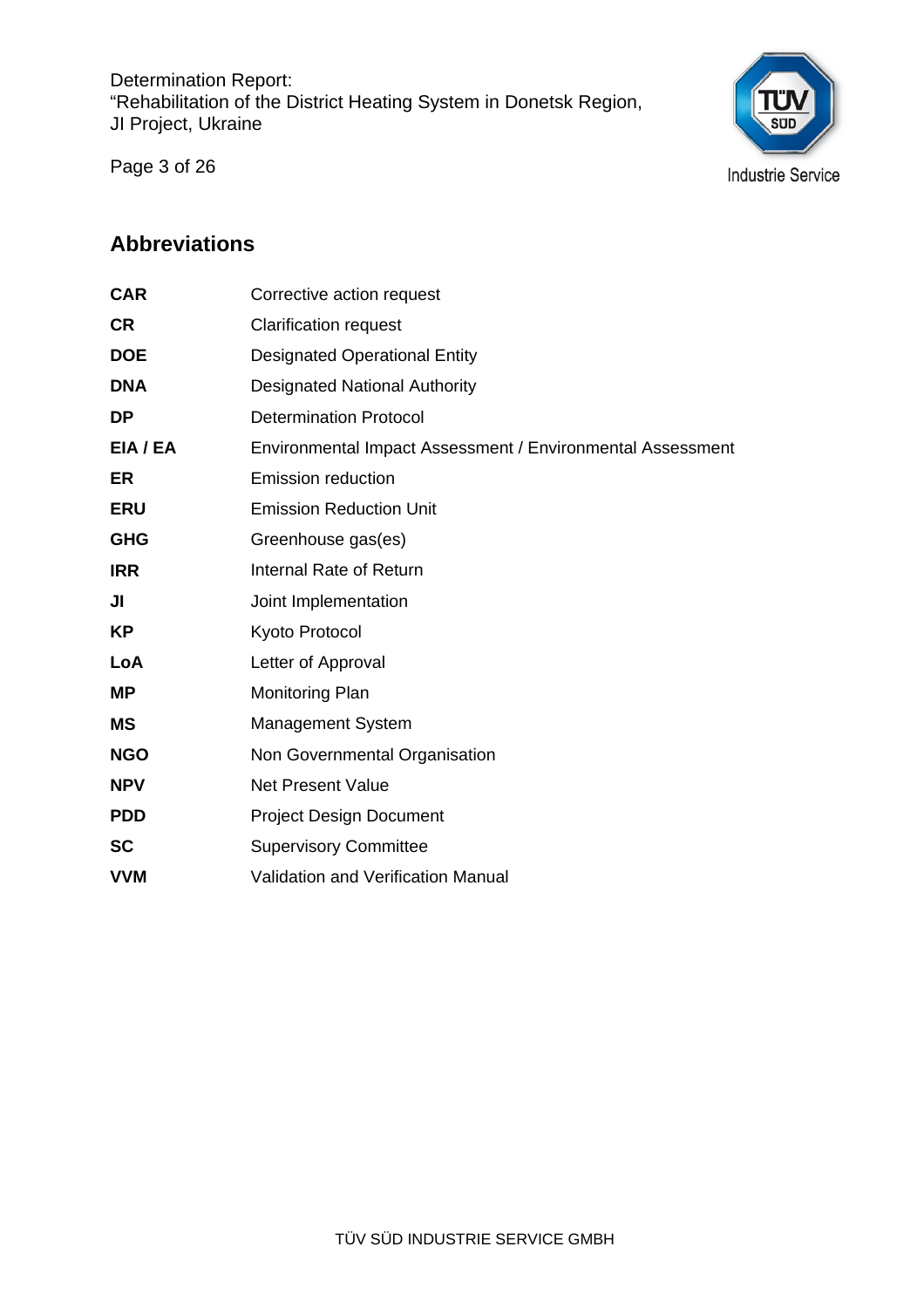Page 4 of 26

## **Table of Contents Page 2018**

| 1              |                                                            | 5              |
|----------------|------------------------------------------------------------|----------------|
| 1.1            | Objective                                                  | 5              |
| 1.2            | Scope                                                      | 5              |
| 1.3            | <b>GHG Project Description</b>                             | $\overline{7}$ |
| $\overline{2}$ |                                                            | 8              |
| 2.1            | <b>Review of Documents</b>                                 | 10             |
| 2.2            | Follow-up Interviews                                       | 10             |
| 2.3            | Resolution of Clarification and Corrective Action Requests | 11             |
| 3              |                                                            | 12             |
| 3.1            | <b>Project Design</b>                                      | 12             |
| 3.1.1          | Findings                                                   | 12             |
| 3.1.2          | <b>Issued CARs/CRs</b>                                     | 13             |
| 3.1.3          | Conclusion                                                 | 14             |
| 3.2            | <b>Baseline and Additionality</b>                          | 14             |
| 3.2.1          | Findings                                                   | 14             |
| 3.2.2          | <b>Issued CARs/CRs</b>                                     | 16             |
| 3.2.3          | Conclusion                                                 | 18             |
| 3.3            | <b>Monitoring Plan</b>                                     | 18             |
| 3.3.1          | Findings                                                   | 18             |
| 3.3.2          | <b>Issued CARs/CRs</b>                                     | 19             |
| 3.3.3          | Conclusion                                                 | 21             |
| 3.4            | <b>Calculation of GHG Emissions</b>                        | 21             |
| 3.4.1          | Findings                                                   | 21             |
| 3.4.2          | <b>Issued CARs/CRs</b>                                     | 22             |
| 3.4.3          | Conclusion                                                 | 23             |
| 3.5            | <b>Environmental Impacts</b>                               | 23             |
| 3.5.1          | Findings                                                   | 23             |
| 3.5.2          | <b>Issued CARs/CRs</b>                                     | 23             |
| 3.5.3          | Conclusion                                                 | 23             |
| 3.6            | Local stakeholder process                                  | 24             |
| 3.6.1          | Findings                                                   | 24             |
| 3.6.2          | <b>Issued CARs/CRs</b>                                     | 24             |
| 3.6.3          | Conclusion                                                 | 24             |
| 4              |                                                            |                |
| 5              |                                                            |                |
| ANNEX 1:       | DETERMINATION PROTOCOL                                     |                |
| ANNEX 2:       |                                                            |                |

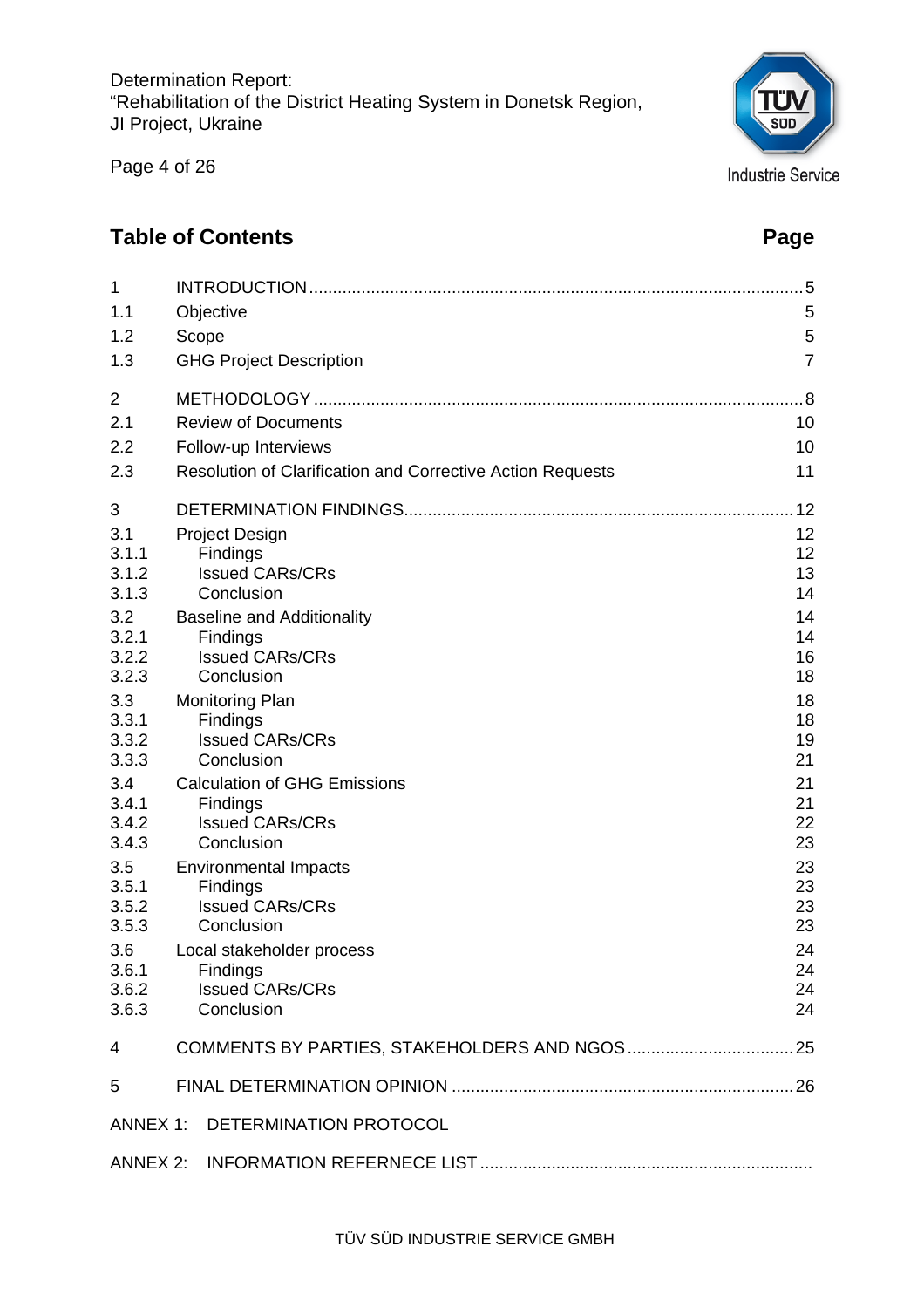Page 5 of 26



## **1 INTRODUCTION**

## **1.1 Objective**

Ukrainian company Regional Municipal Enterprise "Donetskteplocomunenergo", based in Donetsk, Ukraine has commissioned TÜV SÜD Industrie Service Carbon Management Service to conduct a determination of the "Rehabilitation of the District Heating System in Donetsk Region", JI Project, Ukraine with regard to the relevant requirements for JI project activities. The determination serves as a conformity test of the project design and is a requirement for all JI projects. In particular, the project's baseline, the monitoring plan (MP), and the project's compliance with relevant UNFCCC and host country criteria are validated in order to confirm that the project design as documented is sound and reasonable and meets the stated requirements and identified criteria. Determination is seen as necessary to provide assurance to stakeholders of the quality of the project and its intended generation of emission reductions (in particular ERUs - in the first commitment period under the Kyoto Protocol).

UNFCCC criteria refer to the Kyoto Protocol Article 6 criteria and the Guidelines for the implementation of Article 6 of the Kyoto Protocol as agreed in the Marrakech Accords.

## **1.2 Scope**

The determination scope is defined as an independent and objective review of the project design document (PDD), the project's baseline study and monitoring plan and other relevant documents. The information in these documents is reviewed against Kyoto Protocol requirements, UNFCCC rules and associated interpretations. TÜV SÜD has, based on the recommendations in the Validation and Verification Manual (see www.vvmanual.info), employed a risk-based approach in the determination, focusing on the identification of significant risks for project implementation and the generation of emission reductions.

This report is based on the PDD version of June  $2^{nd}$ , 2006 (PDD version No. 2.0). This version was published in the context of the Global Stakeholder Process (GSP) on the website of www.netinform.de. Potential stakeholders have been invited for commenting on the project by using the Climate-L announcement list service.

According to CARs and CRs indicated in the audit process and discussions during the on-site audit the client decided to revise the PDD. The revised (and adjusted to JI-SC format) version of the PDD was published in a second stakeholder process from November  $16<sup>th</sup>$ , 2006 to December 15<sup>th</sup>, 2006 (version 03). Again potential stakeholders have been invited for commenting using www.netinform.de (link see chapter 4). Furthermore the project was published in parallel on JI-SC website (Reference –No. 0007). No comments were received. After this there have been some additional minor changes. The final PDD version (version 05) from April 16<sup>th</sup>, 2007 serves as the basis for the final conclusions presented herewith.

Studying the existing project documentation, it was obvious that the competence and capability of the validation team has to cover at least the following aspects:

• Knowledge of Kyoto Protocol and the Marrakech Accords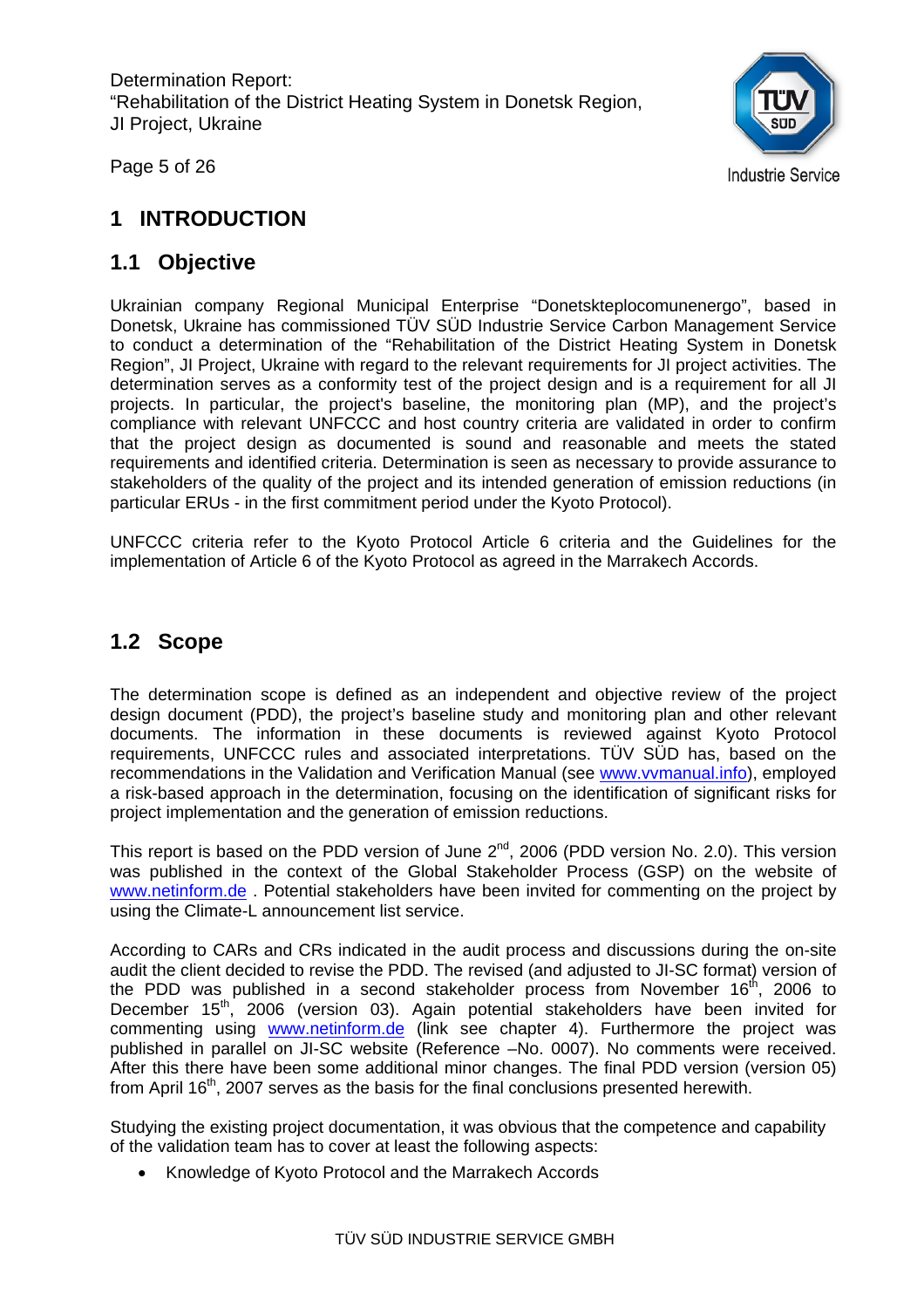

Page 6 of 26

- Environmental and Social Impact Assessment
- Skills in environmental auditing (ISO 14000, EMAS)

All changes aim at a clarification of open issues and have resulted in a conclusive argumentation in the final PDD version. The changes are not considered to be significant with respect to the qualification of the project as a JI project - as they rather have helped to clarify single aspects. Hence no repetition of the public stakeholder process has taken place.

Studying the existing documentation belonging to this project, it was obvious that the competence and capability of the determination team has to cover at least the following aspects:

- Knowledge of Kyoto Protocol and the Marrakech Accords
- Environmental and Social Impact Assessment
- Skills in environmental auditing (ISO 14000, EMAS)
- Quality assurance
- All technical aspects of district heating system as well as fuel switch and efficiency improvement
- Baseline concepts (project specific approach)
- Monitoring concepts
- Political, economical and technical random conditions in host country

According to these requirements TÜV SÜD has composed a project team in accordance with the appointment rules of the TÜV certification body "climate and energy":

**Thomas Kleiser** is head of division CDM and JI at TÜV Industrie Service GmbH. In this position he is responsible for validation, verification and certifications processes for GHG mitigation projects as well as trainings for internal auditors. He has already conducted more than 80 validations and verifications of CDM and JI projects.

**Olga Mikhaylyuk** participated as local auditor in the audit and functioned as local expert. Olga has received extensive training in the CDM and JI validation (determination) processes.

Furthermore other experts of the Munich team of TÜV SÜD's Carbon Management Service have been partially involved in the project audit.

The audit team covers the above mentioned requirements as follows:

- Knowledge of Kyoto Protocol and the Marrakech Accords (both)
- Environmental and Social Impact Assessment (both)
- Skills in environmental auditing (ISO 14000, EMAS) (both)
- Quality assurance (both)
- All technical aspects of district heating system as well as fuel switch and efficiency improvement (Kleiser)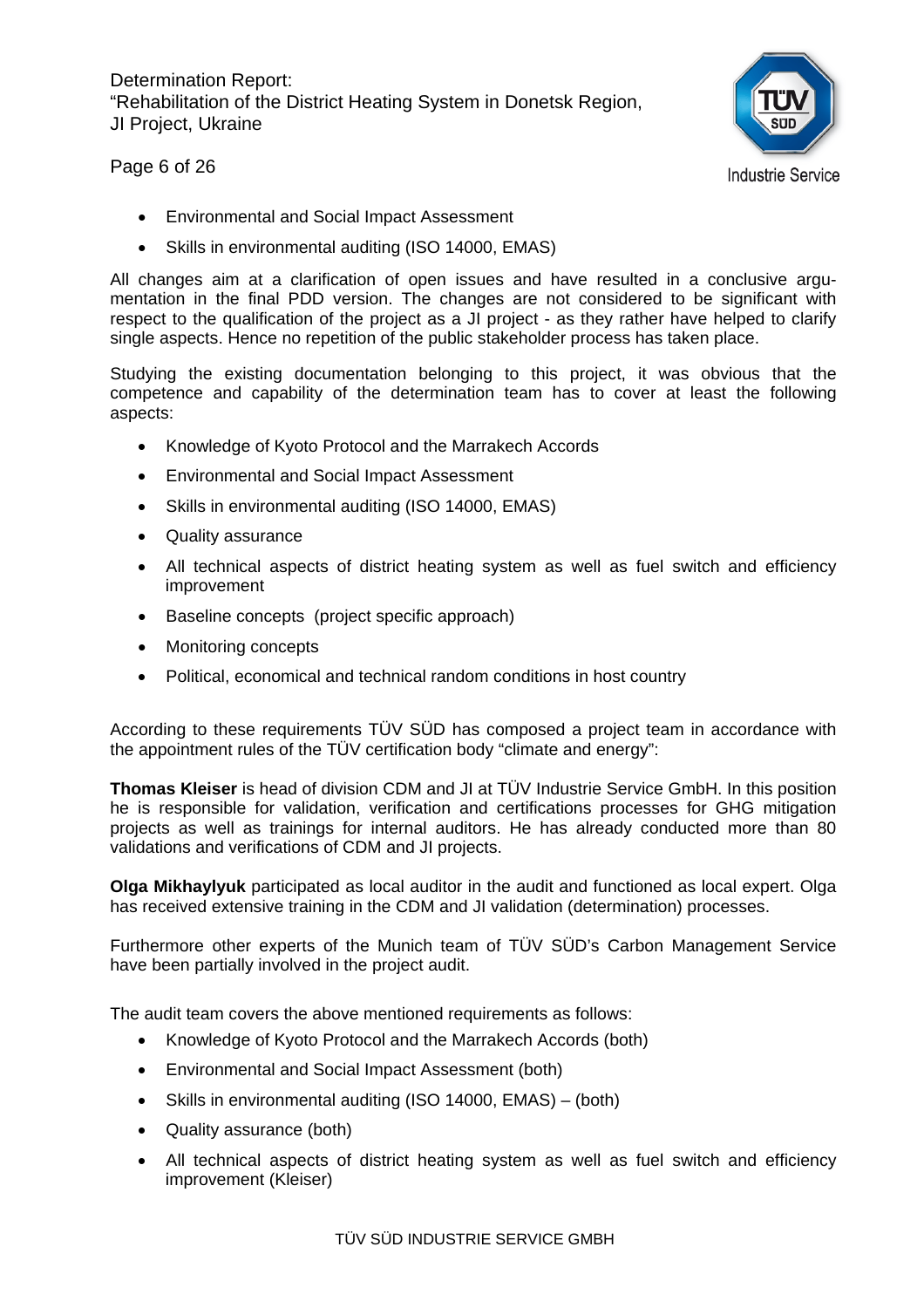#### Page 7 of 26



- Baseline concepts (project specific approach) both
- Monitoring concepts (both)
- Political, economical and technical random conditions in host country

In order to have an internal quality control of the project, a team of the following persons has been composed by the certification body "climate and energy":

- Werner Betzenbichler (head certification body "climate and energy")
- Javier Castro (deputy certification body "climate and energy")

## **1.3 GHG Project Description**

The Ukrainian JI project "Rehabilitation of the District Heating System in Donetsk Region" is aimed to the rehabilitation and replacement of the existing heat generating and heat distribution equipment at several sites in Donetsk City and Donetsk region (in total 24 sites). The main measures to improve the existing district heating system are

- Replacement of old boilers by the new highly efficient boilers
- Upgrading of boilers' burners
- Switching of boiler-houses from coal and fuel oil to natural gas
- Improving of the network organization, application of the new insulation and the preinsulated pipes
- Installation of combined heat and power plants
- Installation of frequency controllers at smoke exhauster and hot water pumps engines.

Thus the project will improve district heating systems efficiency remarkably, contribute to fuelsaving and thus lead to a significant reduction of greenhouse gas emissions.

The starting date of the project activity was January 2004, when the technical design of the project has been defined and the measures have been designed. Already in this initial phase there has been a contact to Austrian CDM/JI program as a financing if the whole project is not possible without JI revenues. First technical measures have been implemented in a test phase in 2004 already. But real emission reductions are only taken into account from measures implemented since middle of year 2006. The last measures will be finalised in December 2008.

Crediting period under JI is from January 1<sup>st</sup>, 2008 until December 31<sup>st</sup>, 2007.

For the period from middle of 2006 until end of 2007 ERUs as AAUs will be claimed according to the national guidelines and procedures of Ukraine.

The project has three official project participants. The Project Participants of the Host Country Ukraine are RME "Donetskteplocomunenergo" from Donetsk and the "Institute of Engineering Ecology" from Kyiv. Project participant from the sponsor country Lithuania is C JSC "E energija".

The project documentation, especially baseline and monitoring plan, have been developed by the "Institute of Engineering Ecology" in Kyiv, Ukraine together with German company "SVT" in Bous, Germany.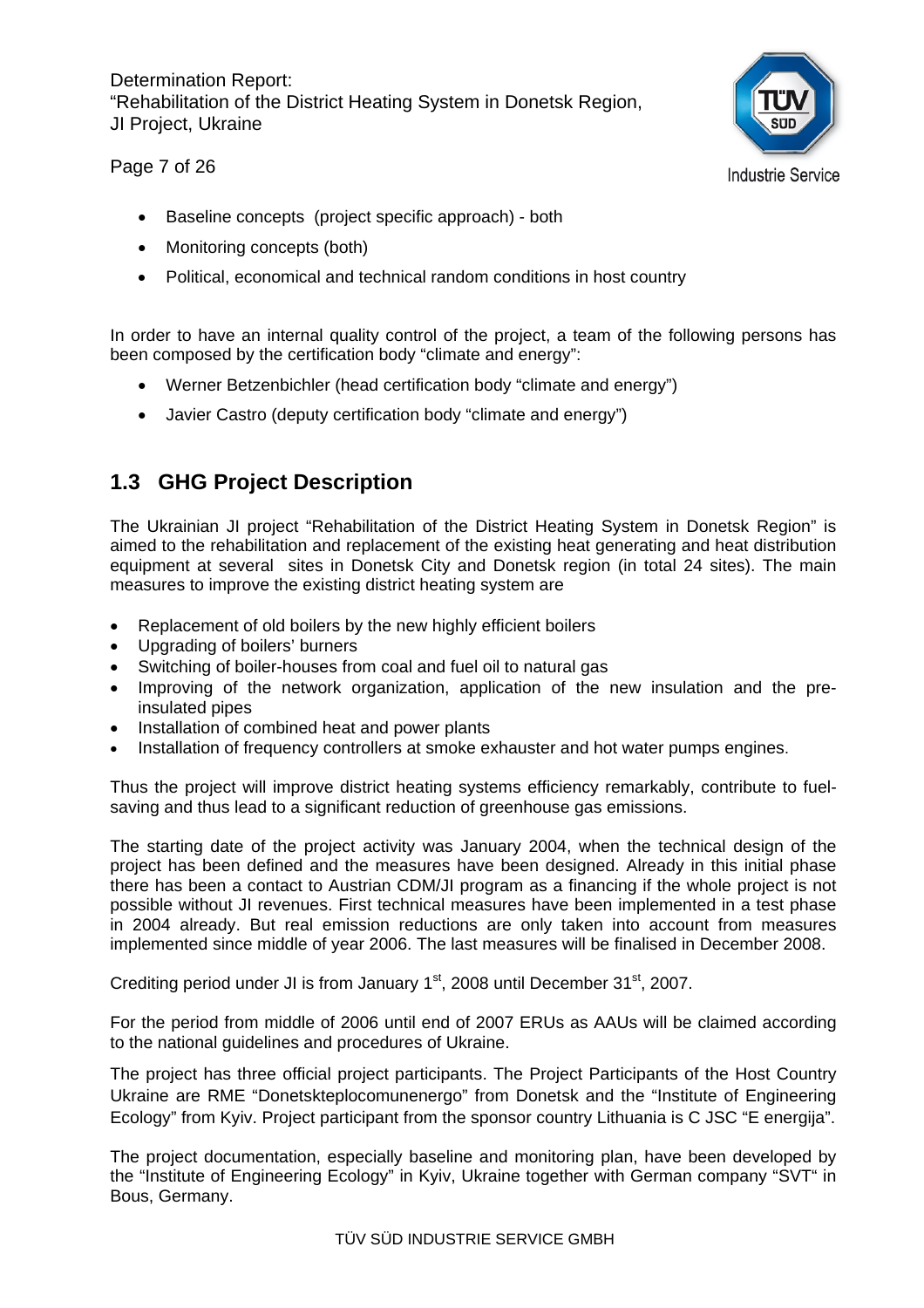Page 8 of 26



## **2 METHODOLOGY**

In order to ensure transparency, a determination protocol was customised for the project, according to the Validation and Verification Manual (VVM). The protocol shows, in a transparent manner, criteria (requirements), means of verification and the results from validating the identified criteria. The determination protocol serves the following purposes:

- It organises, details and clarifies the requirements a JI project is expected to meet;
- It ensures a transparent determination process where TÜV SÜD has documented how a particular requirement has been validated and the result of the determination.

The determination protocol consists for this project of three tables. The different columns in these tables are described in Figure 1.

The completed determination protocol is enclosed in Annex 1 to this report.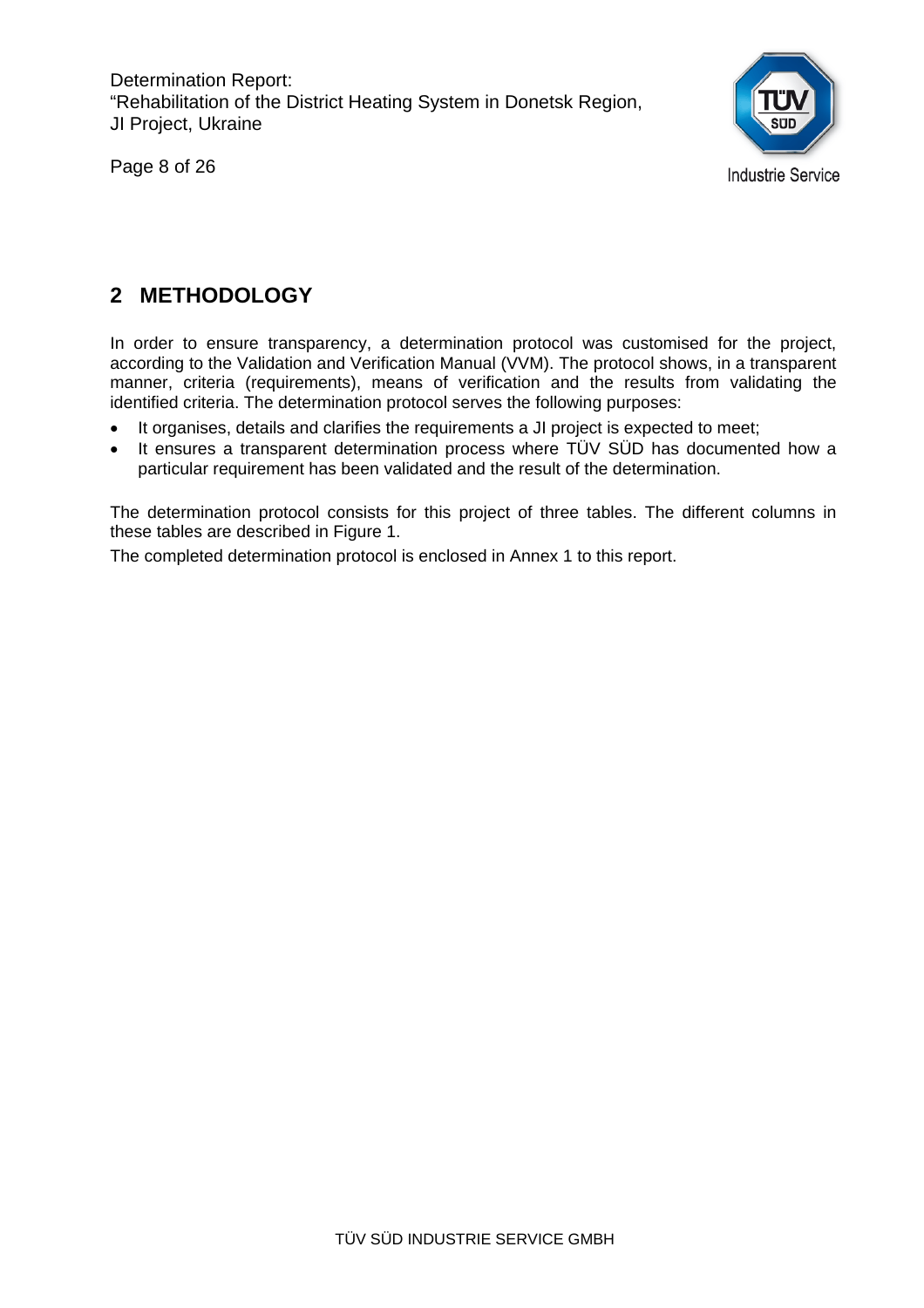Page 9 of 26



**Industrie Service** 

| <b>Determination Protocol Table 1: Mandatory Requirements</b> |                                                                                             |                                                                                                                                                                                                                                                                                                                                                                                                                                    |                                                                                                                                                                                             |
|---------------------------------------------------------------|---------------------------------------------------------------------------------------------|------------------------------------------------------------------------------------------------------------------------------------------------------------------------------------------------------------------------------------------------------------------------------------------------------------------------------------------------------------------------------------------------------------------------------------|---------------------------------------------------------------------------------------------------------------------------------------------------------------------------------------------|
| <b>Requirement</b>                                            | <b>Reference</b>                                                                            | <b>Conclusion</b>                                                                                                                                                                                                                                                                                                                                                                                                                  | <b>Cross reference</b>                                                                                                                                                                      |
| The requirements the<br>project must meet.                    | Gives reference to<br>the legislation or<br>agreement where<br>the requirement is<br>found. | This is either acceptable<br>based on evidence pro-<br>vided (OK), or a Corrective<br><b>Action Request (CAR) of</b><br>risk or non-compliance with<br>stated requirements. The<br>corrective action requests<br>are numbered and<br>presented to the client in<br>the determination report.<br><b>O</b> is used in case of an<br>outstanding, currently not<br>solvable issue, AI means<br>Additional Information is<br>required. | Used to refer to the<br>relevant checklist<br>questions in Table 2 to<br>show how the specific<br>requirement is validated.<br>This is to ensure a<br>transparent determination<br>process. |

| <b>Determination Protocol Table 2: Requirement checklist</b>                                                                                                                                                                                                                          |                                                                                                                                |                                                                                                                                                                                                                         |                                                                                                                                                                                                        |                                                                                                                                                                                                                                                                                                                                                                                       |
|---------------------------------------------------------------------------------------------------------------------------------------------------------------------------------------------------------------------------------------------------------------------------------------|--------------------------------------------------------------------------------------------------------------------------------|-------------------------------------------------------------------------------------------------------------------------------------------------------------------------------------------------------------------------|--------------------------------------------------------------------------------------------------------------------------------------------------------------------------------------------------------|---------------------------------------------------------------------------------------------------------------------------------------------------------------------------------------------------------------------------------------------------------------------------------------------------------------------------------------------------------------------------------------|
| <b>Checklist Question</b>                                                                                                                                                                                                                                                             | <b>Reference</b>                                                                                                               | <b>Means of</b><br>verification<br>(MoV)                                                                                                                                                                                | <b>Comment</b>                                                                                                                                                                                         | <b>Draft and/or Final</b><br><b>Conclusion</b>                                                                                                                                                                                                                                                                                                                                        |
| The various<br>requirements in Table<br>1 are linked to<br>checklist questions the<br>project should meet.<br>The checklist is<br>organised in six<br>different sections.<br>Each section is then<br>further sub-divided.<br>The lowest level<br>constitutes a checklist<br>question. | Gives<br>reference<br>tΩ<br>documents<br>where the<br>answer to<br>the<br>checklist<br>question or<br><i>item is</i><br>found. | <b>Explains how</b><br>conformance with<br>the checklist<br>question is<br>investigated.<br>Examples of<br>means of<br>verification are<br>document review<br>(DR) or interview<br>$(1)$ . N/A means not<br>applicable. | The section is<br>used to<br>elaborate and<br>discuss the<br>checklist<br>question and/or<br>the<br>conformance to<br>the question. It<br>is further used<br>to explain the<br>conclusions<br>reached. | This is either acceptable<br>based on evidence<br>provided $(OK)$ , or a<br><b>Corrective Action</b><br><b>Request (CAR)</b> due to<br>non-compliance with the<br>checklist question (See<br>below). Clarification or<br><b>Additional Information</b><br>is used when the<br>independent entity has<br><i>identified a need for</i><br>further clarification or<br>more information. |

| Determination Protocol Table 3: Resolution of Corrective Action and Clarification Requests                                                                                                                       |                                                                                                                                                                                        |                                                                                                                                                                                  |                                                                                                                                                                                         |
|------------------------------------------------------------------------------------------------------------------------------------------------------------------------------------------------------------------|----------------------------------------------------------------------------------------------------------------------------------------------------------------------------------------|----------------------------------------------------------------------------------------------------------------------------------------------------------------------------------|-----------------------------------------------------------------------------------------------------------------------------------------------------------------------------------------|
| <b>Draft report</b><br>clarifications and<br>corrective action and<br>additional Information<br>requests                                                                                                         | <b>Ref.</b> to checklist<br>question in table 2                                                                                                                                        | <b>Summary of project</b><br>owner response                                                                                                                                      | <b>Determination conclusion</b>                                                                                                                                                         |
| If the conclusions from<br>the draft determination<br>are either a Corrective<br>Action Request or a<br>Clarification or<br><b>Additional Information</b><br>Request, these should<br>be listed in this section. | Reference to the<br>checklist question<br>number in Table 2<br>where the Corrective<br><b>Action Request or</b><br>Clarification or<br>Additional Information<br>Request is explained. | The responses given<br>by the Client or other<br>project participants<br>during the<br>communications with<br>the independent entity<br>should be summarised<br>in this section. | This section should<br>summarise the independent<br>entity's responses and final<br>conclusions. The<br>conclusions should also be<br>included in Table 2, under<br>"Final Conclusion". |

TÜV SÜD INDUSTRIE SERVICE GMBH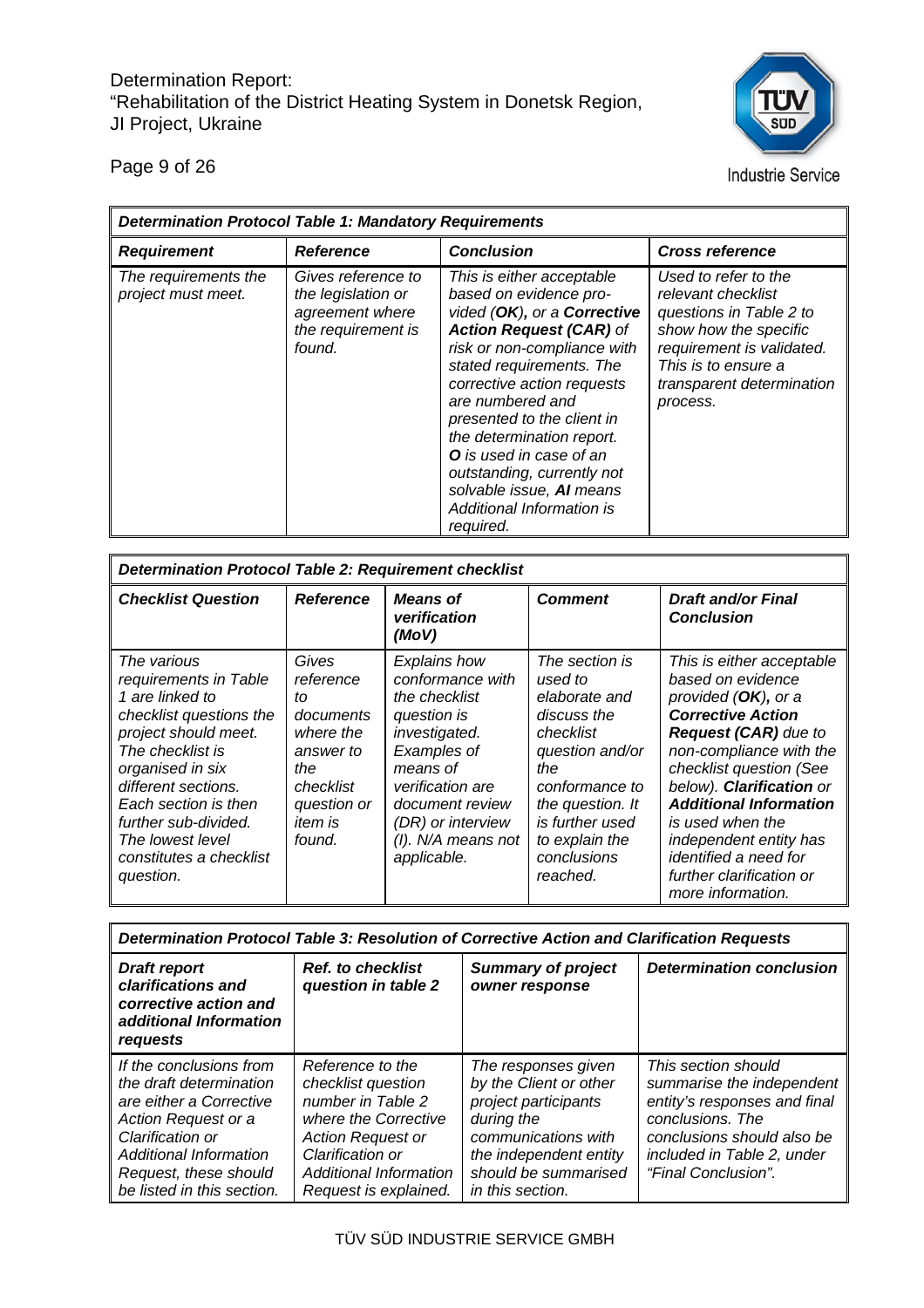

Page 10 of 26

## **2.1 Review of Documents**

The project participants submitted a PDD comprising baseline study and monitoring plan on Jun2 2<sup>nd</sup>, 2006. A review for all these documents has been performed in order to identify all issues for discussion during the follow-up on-site visit, interviews and exchange of information by e-mail and by phone. Subsequently revised project documentation, additional background documents related to the national regulations in the energy and district heating sector in Ukraine, requirements for stakeholder consultation and EIA and information concerning social and environmental impacts of the project have been submitted during the following months to the determinator which have been undergone renewed document review. In November 2006 a revised PDD adjusted to JI-PDD format requirements with completed baseline study and monitoring plan and additionally final documents such as information on networks and boilers "Technical Description" and a "Business Plan" have been submitted to TÜV SÜD. After this some minor changes have been carried out. The final revised PDD was then submitted to the determinator on April 16<sup>th</sup>, 2007.

## **2.2 Follow-up Interviews**

In the period from June  $6<sup>th</sup>$ , 2005 until June  $8<sup>th</sup>$ , 2006 TÜV SÜD performed o-site interviews (in Donetsk, in Donetsk region and parallel to a conference in Sevastopol, Crimea) with project participants and stakeholders to confirm selected information and to resolve issues identified in the document review. Representatives of Regional Municipal Enterprise "Donetskteplocomunenergo" as project owner, representatives of the "Institute of Engineering Ecology" and German company SVT as project developers and technical consultants and further employees from different district heating networks have been interviewed face-to-face or later via e-mails.

The main topics of the interviews are summarised in Table 1. The complete and detailed list of all persons interviewed will be enclosed in Annex 2 as Information Reference List.

| <b>Interviewed organisation</b>                                       | <b>Interview topics</b>                                                                                                                                                                                                                                                                   |
|-----------------------------------------------------------------------|-------------------------------------------------------------------------------------------------------------------------------------------------------------------------------------------------------------------------------------------------------------------------------------------|
| <b>Regional Municipal</b><br>Enterprise<br>"Donetskteplocomunenergo", | Project design, baseline, monitoring plan, environmental<br>impacts, stakeholder comments, additionality, monitoring<br>procedures, calibration of the measurement equipment,<br>documentation, archiving of data, approval procedures, starting<br>date of the project, crediting period |
| "Institute of Engineering<br>Ecology" and SVT                         | Baseline, monitoring plan, environmental impacts, stakeholder<br>comments, approval of the projects, environmental impacts,<br>stakeholder comments, national and sectoral policy; approval<br>procedures, monitoring plan, responsibilities, archiving of data                           |

#### **Table 1: Interview topics**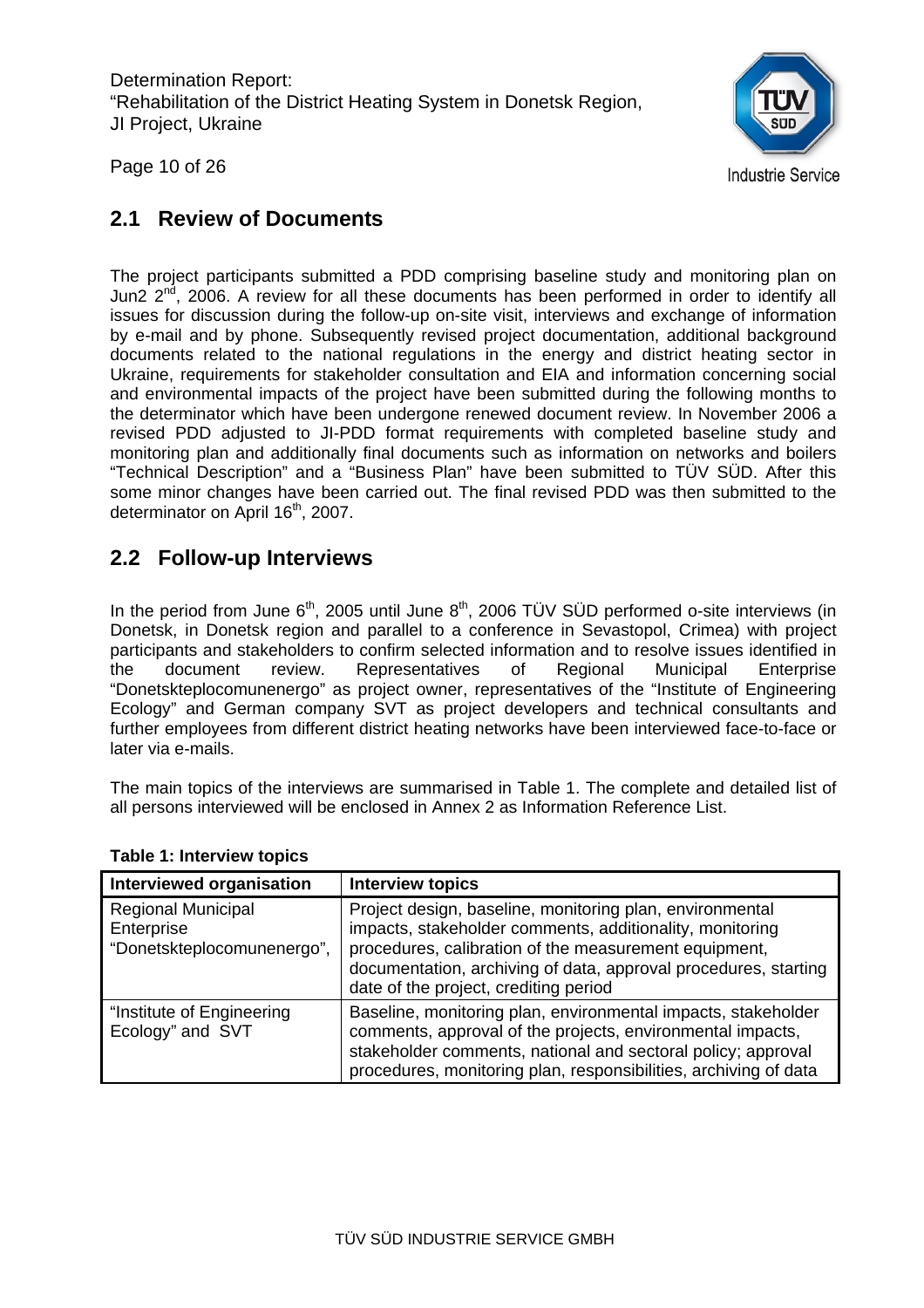Page 11 of 26



## **2.3 Resolution of Clarification and Corrective Action Requests**

The objective of this phase of the determination is to resolve the requests for corrective actions and clarification and any other outstanding issues which need to be clarified in order to achieve a positive conclusion during the assessment process. Clarification Requests raised by TÜV SÜD have been resolved totally by the revision of the project documentation submitted April 2007. Furthermore additional documents have been submitted separately in order to provide the required evidences. To guarantee the transparency of the determination process, the concerns raised and the responses given are summarised in chapter 3 below. The whole process is documented in more detail in the determination protocol in Annex 1.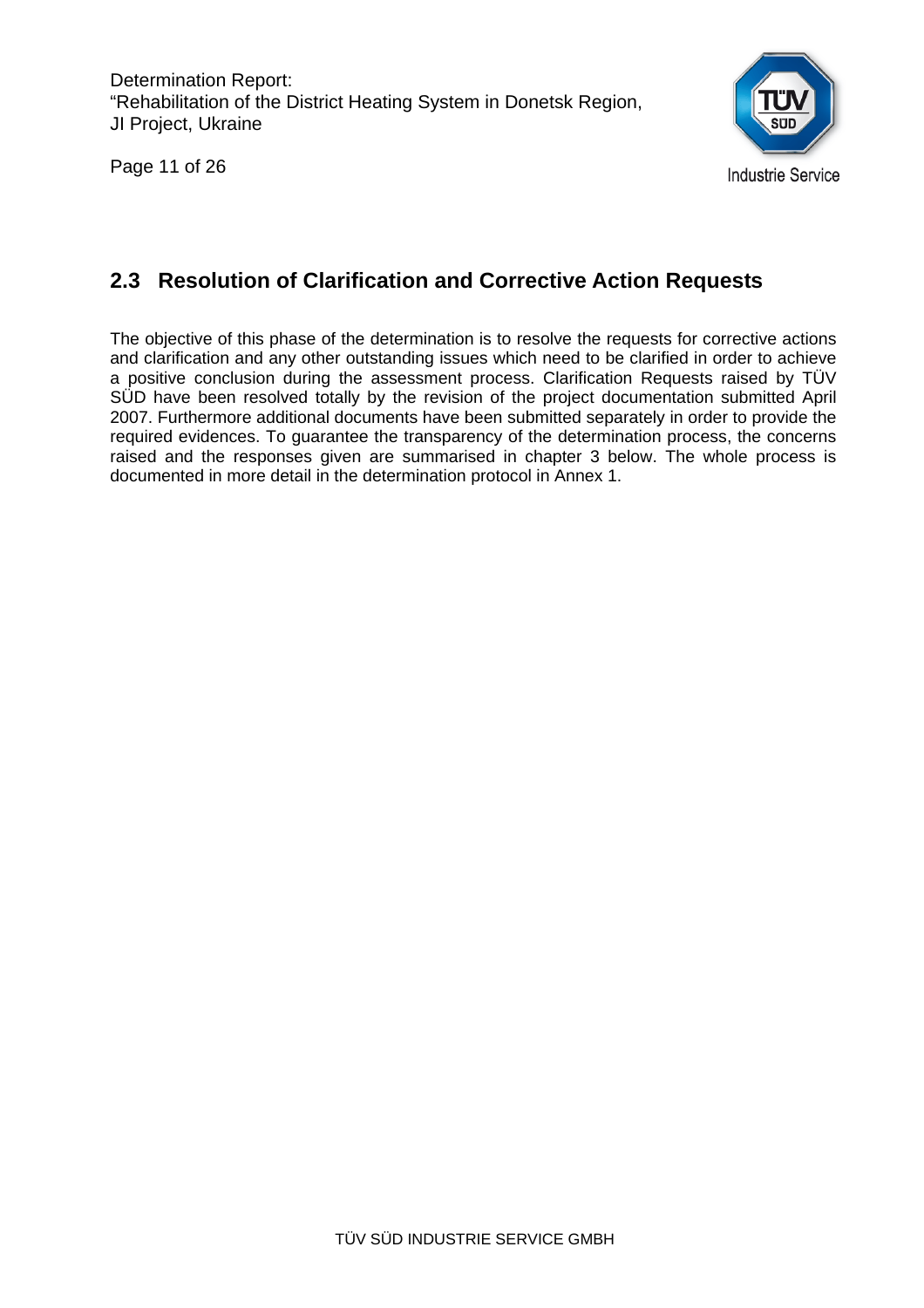Page 12 of 26



## **3 DETERMINATION FINDINGS**

In the following sections the findings of the determination are stated. The determination findings for each determination subject are presented as follows:

- 1) The findings from the desk review of the original project design documents and the findings from interviews during the follow up visit are summarised. A much more detailed record of these findings can be found in the Final Determination Protocol in Annex 1.
- 2) Where TÜV SÜD has identified issues that needed clarification or that represented a risk to the fulfilment of the project objectives, a Clarification or Corrective Action Request, respectively, has been issued. The Clarification and Corrective Action Requests are stated, where applicable, in the following sections and are further documented in the Determination Protocol in Annex 1. Furthermore in some topics the given information was not comprehensive enough so that the determination team required Additional Information. In total there were 5 corrective action requests, 15 clarification requests as well as tow outstanding issues which need to be solved until uploading the project for final registration (approval) at JI-supervisory committee.
- 3) Where Clarification and Corrective Action Requests have been issued, the response by the project participants to resolve these requests is summarized in the determination report.
- 4) The conclusions of the determination are presented consecutively.

## **3.1 Project Design**

## **3.1.1 Findings**

A project documentation consisting of a baseline study and a monitoring plan as well as information concerning information on requirements for EIAs, need for stakeholder consultation and information of municipal /City of Donetsk) as well as regional (Donetsk Oblast) authorities as well as financial figures demonstrating the additionality ofthe project have been submitted to the validator.

The project's spatial boundaries and the components of the project are not completely and transparently described overall in chapter A.2 and B.2.. There are some inconsistencies in the PDD concerning involved sites, used fuel at the different sites and considered measures for improvement of the district heating system in this project. Also the question of considering the intenal electricity consumtion of the new equipment and question whehter it is envsaged tofeedin surplus electricty in the grid is not finally solved.

The project boundaries include three types of emission reductions: Carbon dioxide emission reductions by fuel switch, carbon dioxide reductions by efficiency improvement of the district heating system (new burners, new boilers, CHPs, new pre-insulated pipelines; installation of frequency controllers at smoke exhauster and hot water pumps engines)as well as reduction of consumed electricity delivered from the grid.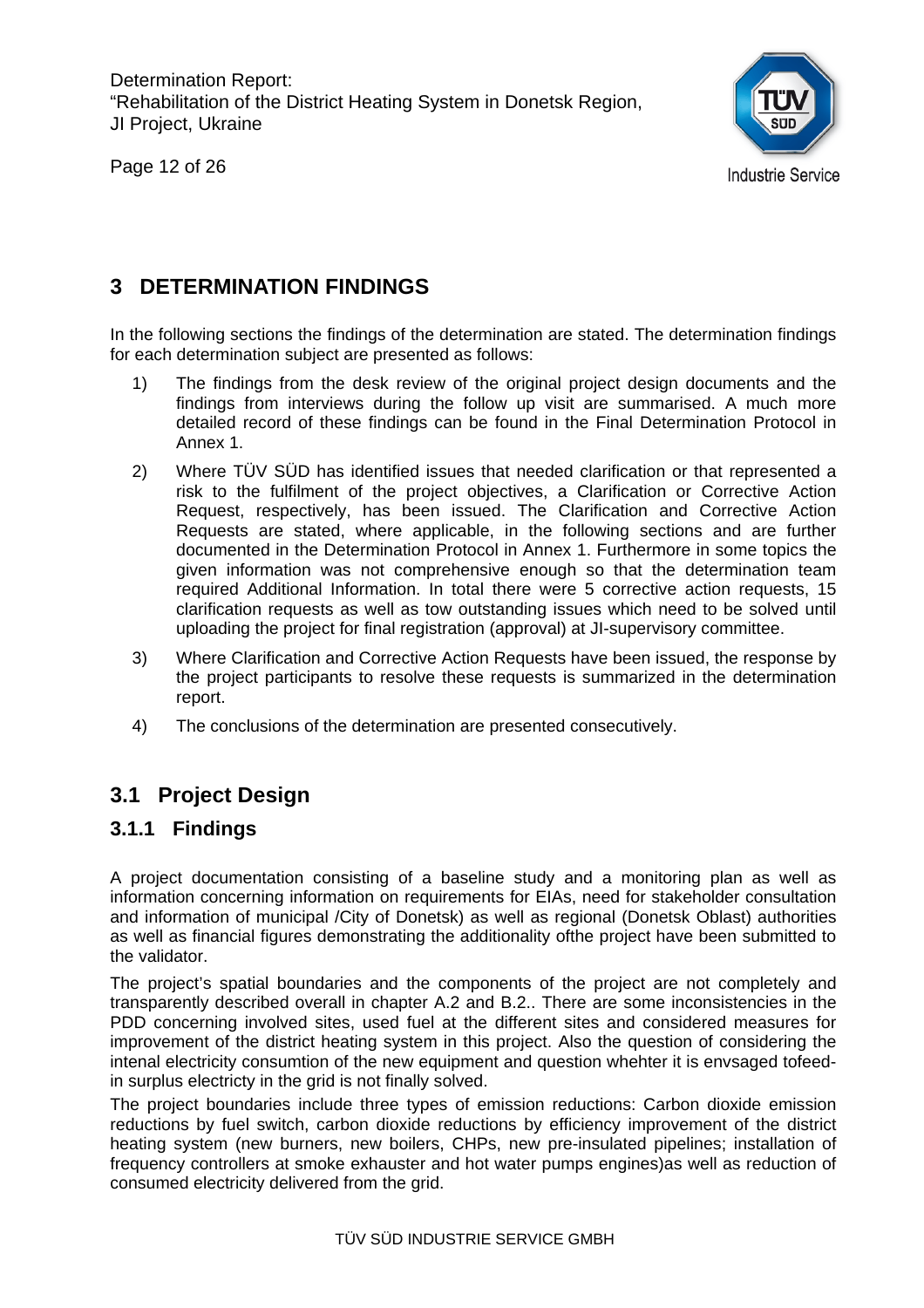

Page 13 of 26

The employed technology does reflect current good practice in the host country and hence the project uses state of the art technology. The renewing of the district heating system, installation of more efficient boilers and new burners, the installation of CHPs for heat and electricity production are standard procedures in Ukraine and staff is trained or will be trained and will hence have the required experience in operating such a system.

Two parties are involved in this project: Ukraine as host country and Lithuania as sponsor country.

Ukraine has already appointed its national focal point to UNFCCC and nominated the responsible persons fro the approval of JI projects. Furthermore Ukraine has published its guidelines and procedures for the approval of JI projects. The date of ratification of the Kyoto Protocol was April 12th, 2004. A national focal point will be appointed soon. The future responsible person is already nominated.

Lithuania has also appointed its national focal point to UNFCCC but currently still not published its national guidelines and procedures for the approval of JI projects.

Currently no LOAs are available from the involved parties, neither from Ukraine nor from Lithuania. A pre-condition for issuing the LoAs is in both cases a positive determination opinion in this report.

The project currently is approved verbally by the responsible municipal and regional authorities.

In the PDD January  $1<sup>st</sup>$ , 2004 is outlined as starting date (starting of planning) of the project. First measures as test already have been implemented in 2004 in the context of a test phase. Emission reductions are generated since mid of 2006. The project claims for ERUs in the 5 years from 2008 – 2012 and before 8according to the Ukrainian Guidelines) for AAUs. The project currently is fully in line with the envisaged time-schedule.

## **3.1.2 Issued CARs/CRs**

#### Outstanding Issue No. 1:

Documents demonstrating the approval of the project from both countries (Ukraine and Lithuania) have to be presented to the audit team before the project can finally be uploaded on JI-SC website for registration (approval).

#### Response:

A basic requirement for the LoAs from Ukraine and Lithuania will be a positive determination opinion in the final determination report.

#### Outstanding Issue No. 2:

Before the project can receive a LoA from Lithuania national guidelines and procedures for the approval of JI projects by Lithuania have to be published.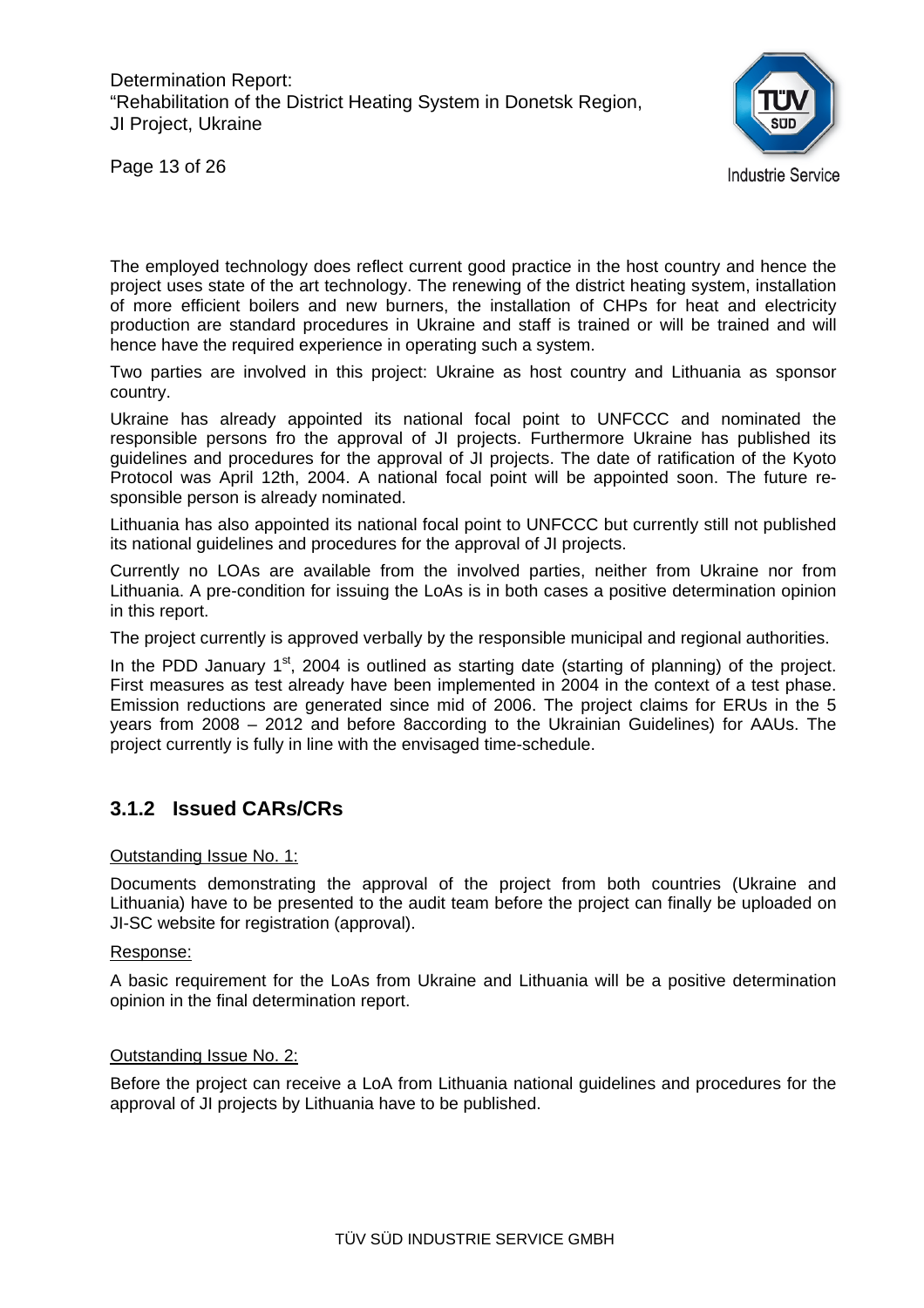

Page 14 of 26

#### Response:

The guidelines are still not available. This outstanding issue is out of the influence of the project participants

#### Corrective Action Request No. 1:

The information concerning the project boundaries, envisaged measures at the different sittes, time schedule, involved boiler houses should be updated and completed, elaborated more detailed and illustrated via additional figures.

#### Response:

The required information was submitted to the determinator in the annexes and included in the PDD as far as possible.

#### Clarification Request No. 1:

The responsibilities in the project should be described more detailed in the project documentation. Furthermore it should be elaborated more detailed in which way staff will be trained for the operation of the new equipment.

#### Response:

The responsibilities for the monitoring could be found out during the on-site visit and have been confirmed by the new submitted documents with more detailed information. The responsibility for the project lies totally in the hand Regional Municipal Enterprise "Donetskteplocomunenergo".

## **3.1.3 Conclusion**

A pre-condition for the LoAs, both from host as well as from the sponsor party, is a positive determination opinion in this determination report. The approval and publishing of the national Lithuanian guidelines and procedures of approval f JI projects is beyond the time horizon of the determination and must be considered as being outstanding. Otherwise the required clarifications and corrective action requests have been solved and the project fulfils the belonging criteria set for the approval of JI-projects.

## **3.2 Baseline and Additionality**

#### **3.2.1 Findings**

JI-Supervisory commitee foresees that the project applies an already approved baseline methodology for CDM projects in case such a methodology is available for the project type assessed herewith. For this project no approved baseline methodology is availabele but an approach from the Austrian CDM/JI programme which alredy has been used in former projects under the Austrian CDM/JI programme.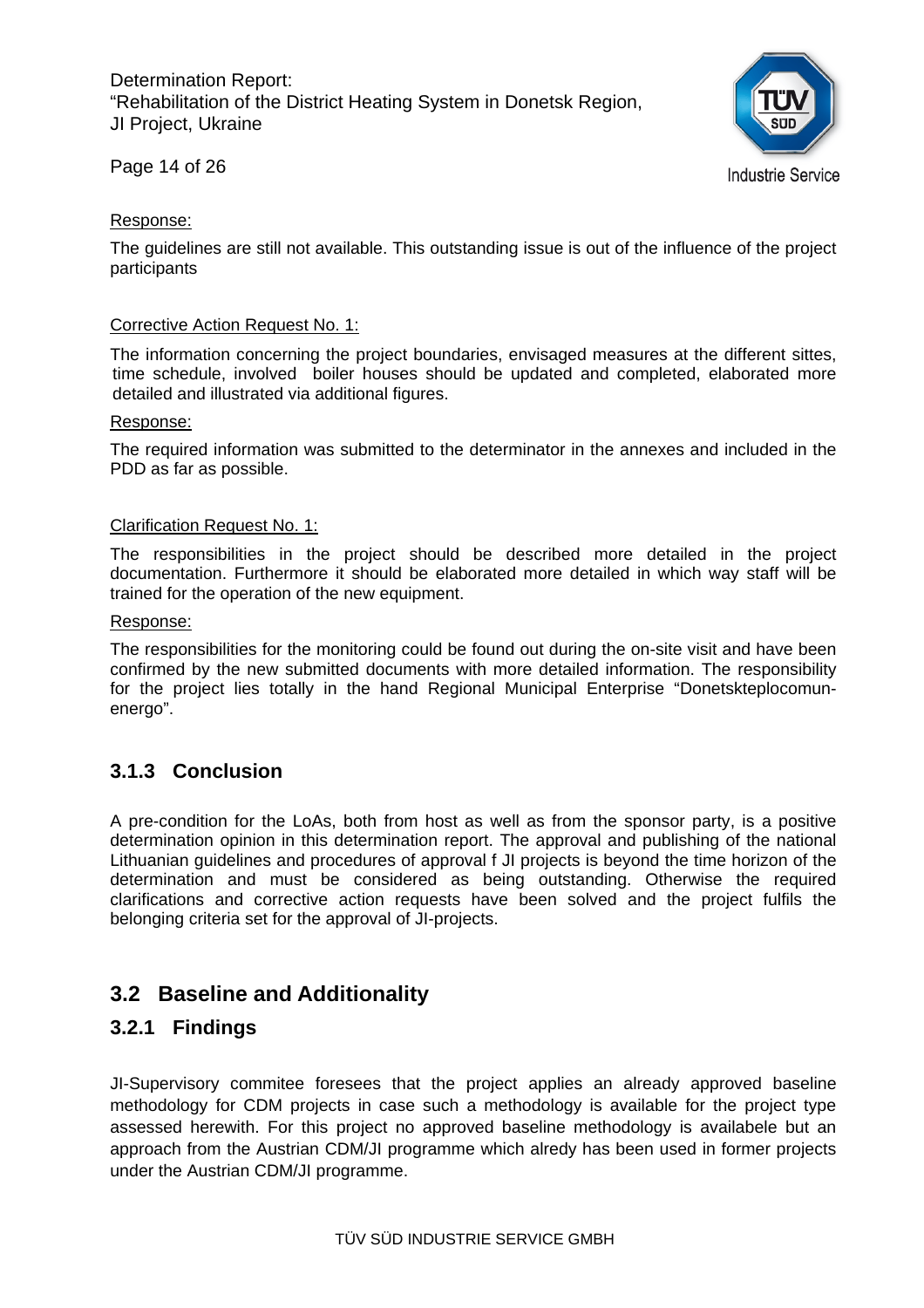

**Industrie Service** 

Page 15 of 26

Thus for the improvement of the efficiency of the district heating system the methodology of JI Project "District heating system rehabilitation of Chernigiv Region", submitted to Dutch ERUPT-4, and validated by TUEV-IS was applied. For the part "reduction of electricity consumption from the grid" an approach from Dutch Erupt-4 tender has been used.

The project developer thus subsequently has applied the generic baseline methodology concept as defined for the Austrian JI/CDM Programme and also in the ERUPT guidelines.

The baseline is established in a project specific manner and refers to the consumption, the specific carbon emission factors and the low heating values of the utilized fuels.

 Carbon emission factor for the Ukrainian grid on annual basis are adopted correctly from the SENTER TOR (ERUPT 4 and 5) and guidelines, further parameters are adopted from international standard literature.

The baseline does take into account the major national and/or sectoral policies, macroeconomic trends and political developments. Relevant key factors are described in a clear and transparent manner and their impact on the baseline and the project risk is evaluated in the main. The description includes economic, legal, political and technological factors. But currently the argumentation is not adequate ensured as the business plan is not completed and the argumentation in the PDD is not conclusive and assured enough. Furthermore some background information concerning the national policy is still missing.

The discussion and selection of the baseline methodology per se is considered to be transparent although the project developer does not refer to any specific project type defined in the guidelines mentioned above. All data used is specified and documented.

The calculations given in the project documentastion are plausible given the technical equipment to be installed. But no evidence has been given until now whether the prognosed amount of methane used for electricity generation is a realistic and conservative one. Sources to prove this should be added. Thus the baseline discussion is not complete in total and not transparent enough.

The baseline represent a likely scenario in the non-project case as it conforms to all legal requirements and the prevailing practice in the Ukrainian district heating sector.

The assessment team has found convincing evidence that demonstrates that the project is not a business as usual project in the district heating sector in Ukraine and even Europe.

It is demonstrated plausibly that the project is combined with significant investment costs for the investing company. Thus without JI-revenues the project would not be feasible for the investing company or it´stimetabe had to be set back at least.

Without the pre-financing using the Kyoto Mechanisms and selling the prospective ERUs to a tender in advance the project with it´s provided schedule would be too risky and thus not feasible for the project owwner and investor.

To be fully in line with the requirements of the CDM assessment tool for demonstration of additionality which also is applied for JI projects nevertheless further information needs to be given. Further information has to be added in the revised financial calculations.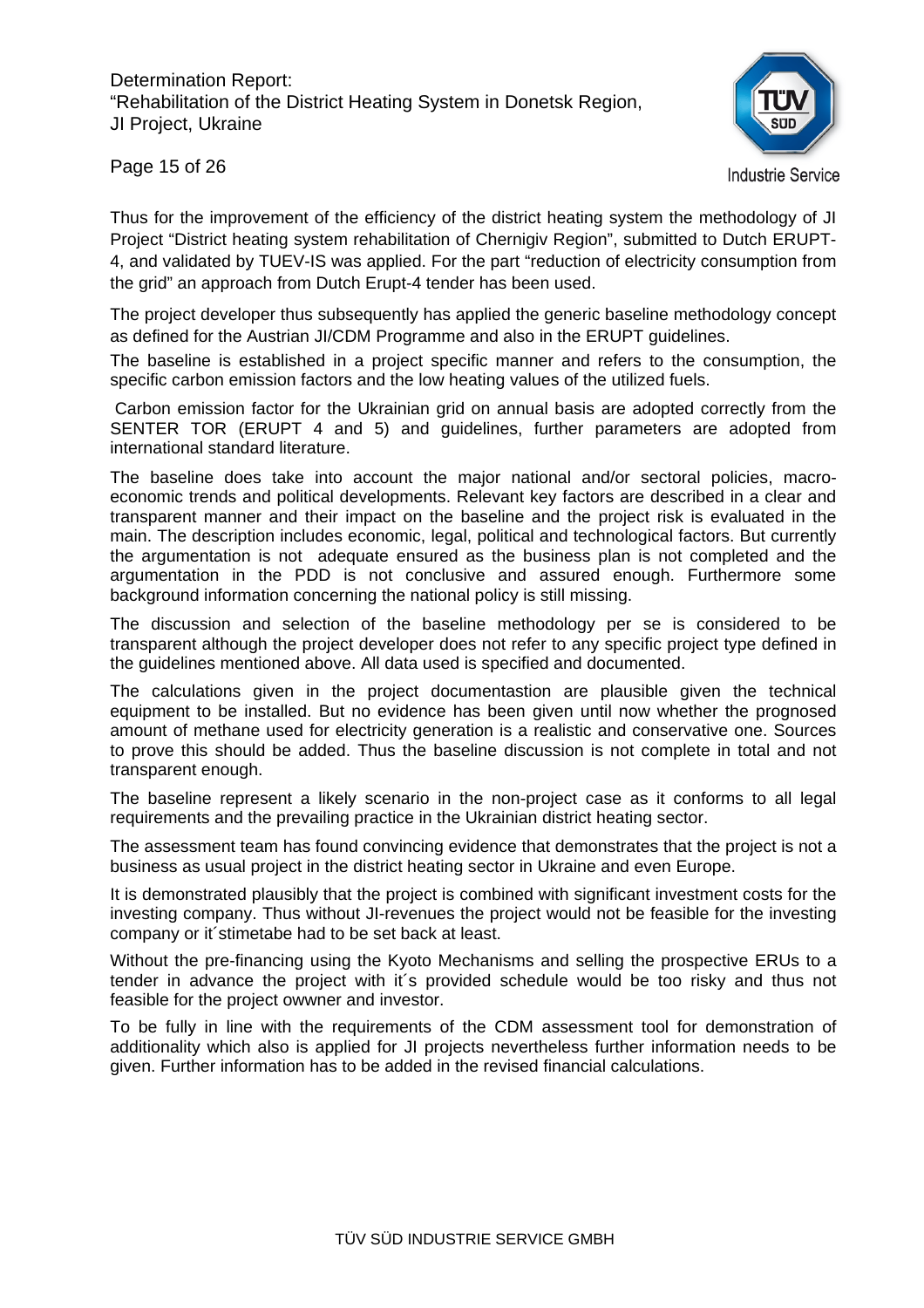Page 16 of 26



## **3.2.2 Issued CARs/CRs**

#### Clarification Request No. 2:

The theoretical discussion and selection of the baseline methodology is plausible, but not considered as transparent and complete enough currently and thus should be elaborated more detailed, more transparently, plausibly and re-traceably

#### Response:

The requested clarification and additional information has been submitted to the determinator during the on-site audit. Additional information has been also submitted as Annexes to the PDD.

#### Clarification Request No. 3:

The baseline has to be worked out more transparently and should always be based on conservative assumptions and calculations.

#### This means in detail:

All sources and effects have to be included. Fundamentals for the calculations must be added as annexes necessarily, sources must be documented re-traceably and plausibly. Excel-Sheets with the underlying rationales should be submitted to the determinator.

#### Response:

The requested clarification and additional information has been submitted to the determinator during the on-site audit. Additional information has been also submitted as Annexes to the PDD.

#### Clarification Request No. 4:

The spatial level of data (sources for example for emission factors, efficiency of old (and new) equipment etc.) should be explained more detailed and added to the PDD at least in annexes.

#### Response:

The requested clarification and additional information has been included in the final PDD and further been completed in the annexes to the PDD.

#### Clarification Request No. 5:

The baseline of the project is the "business as usual" scenario. The discussion and determination of the chosen baseline should be elaborated more detailed.

#### This means in detail:

Cogent and demonstrative reasons should be given in the PDD (maybe the lifetime of the existing equipment, national legislation etc.) that the continuation of the current practice is a realistic scenario.

Moreover further information should be added to demonstrate that in the last years (period 2000-2003) no major improvements of the district heating system have been conducted (information concerning renewed boilers, renewed pipelines, major maintenance works etc.) and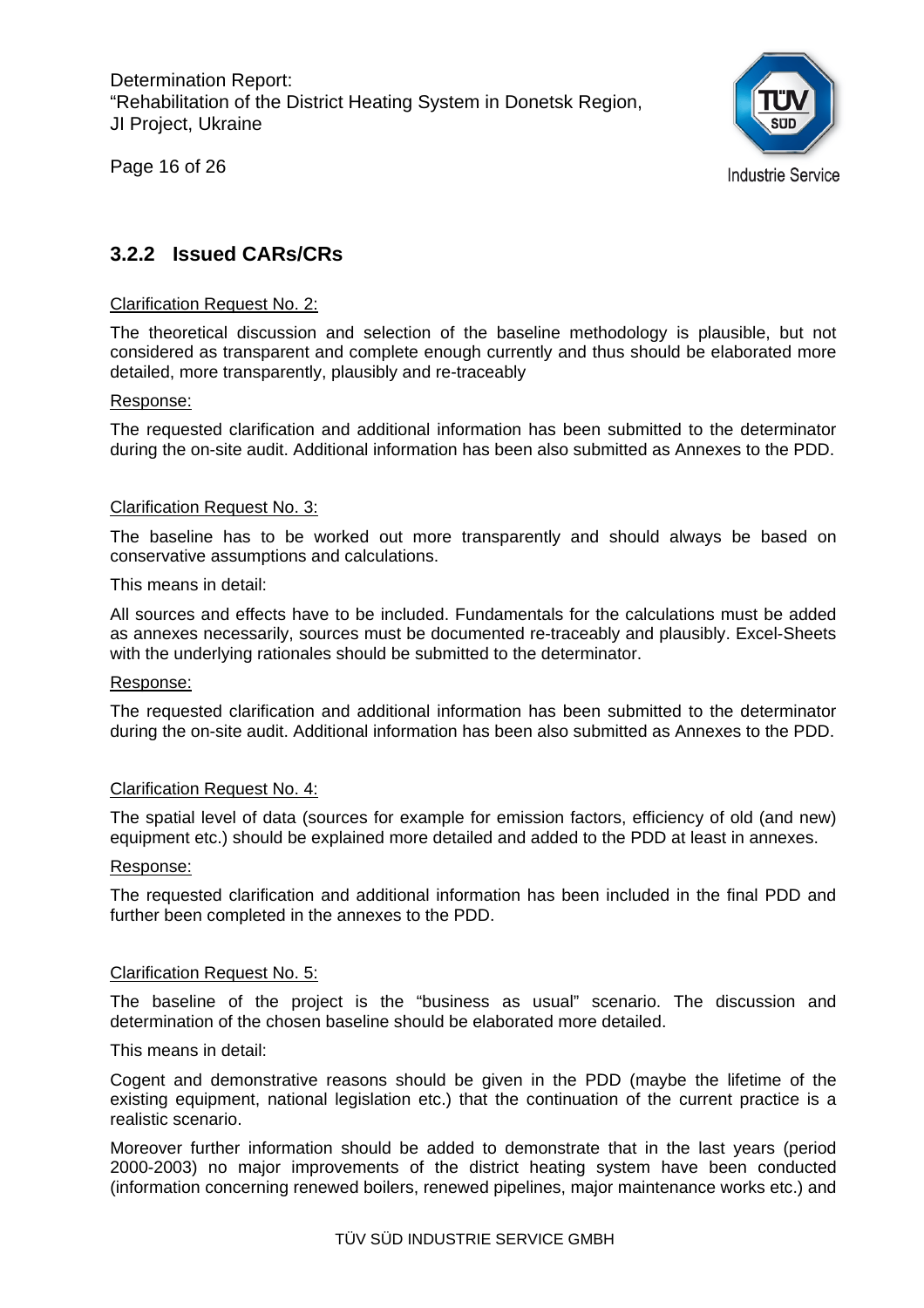

#### Page 17 of 26

**Industrie Service** 

that the assumption to use the year 2003 as baseline year is justified and was not an extraordinary year.

#### Response:

The requested clarification has been submitted to the determinator and is included in the final PDD as well as in the annexes.

#### Corrective Action Request No. 2

Additional information on current electricity consumption and electricity consumption of the new eqipment is needed. Sources for the assumptions in the calculations have to be submitted to the determinator.

#### Response:

The requested clarification and additional information has been included in the final PDD and further been completed and confirmed in the annexes to the PDD.

#### Corrective Action Request No. 3

It should be demonstrated and argued that there are no requirements by the national legislation or local authorities to switch from oil or coal to gas or to renew boilers older than 25 years (for security reasons).

The specific significance of factors as relevant national and/or sectoral policy, macro-economic trends and political aspirations (in this case for example the likely cogeneration law and the possible influence on the project) should be elaborated more detailed and a compendium of the implemented considerations should be included.

#### Response:

The requested information and corrections have been submitted to the determinator.

#### Clarification Request No. 6:

Information/figures concerning the investment comparison analysis should be added.

This means in detail:

A detailed cash flow analyses including IRR, NPV with and without influence of cash inflows from selling AAUs/ERUs (2007 – 2012) should be presented for the project.

Evidence should be given regarding the consideration of JI during the phase of considering project realization.

The influence of JI registration should be described and argued more detailed and transparent.

The extended business plan should be added to the PDD (as confidential annex).

Response:

The requested information and clarification has been submitted to the determinator.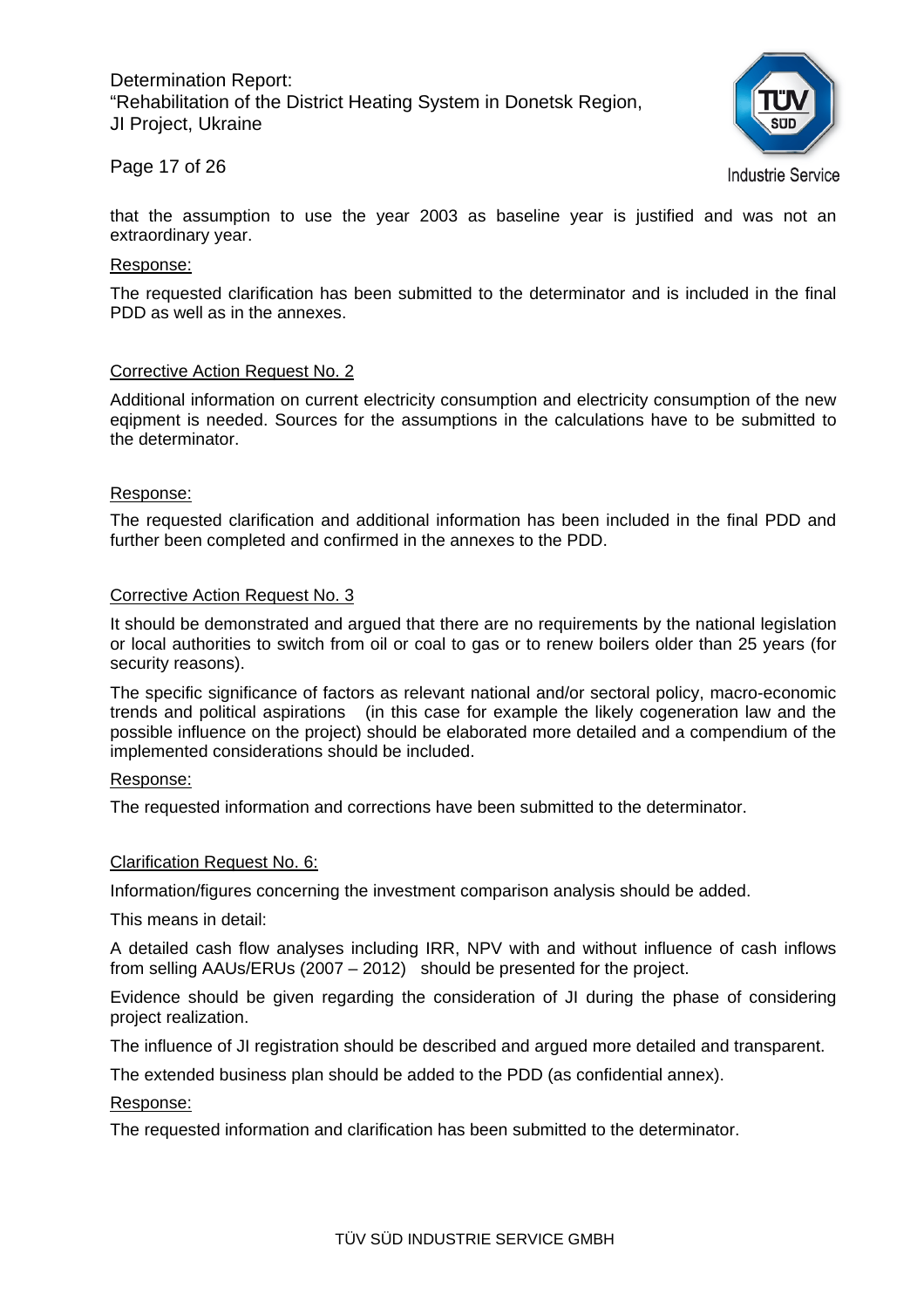Page 18 of 26



#### Clarification Request No. 7:

The major risks for the project (lack of money, increasing gas prices, changes in national legislation etc.) should be elaborated more detailed,

#### Response:

The requested information and clarification has been submitted to the determinator.

#### Clarification Request No. 8:

The major risks for the project (lack of money, increasing gas prices, changes in national legislation etc.) should be elaborated more detailed,

#### Response:

The information has been given to the determinator and is deemed to be sufficient

## **3.2.3 Conclusion**

All responses given to the indicated CARs and CRs are resolving the belonging issues. All required additional information was added to the PDD directly or in the form of annexes. The project fulfils the criteria on baselines as set for the approval of JI-projects.

## **3.3 Monitoring Plan**

## **3.3.1 Findings**

JI-Supervisory committee foresees for track 2 projects that the project applies an approved monitoring methodology for CDM projects in case such a methodology is available for the project type assessed herewith. In this projec the methodology of JI Project "District heating system rehabilitation of Chernigiv Region", submitted to Dutch ERUPT-4, and validated by TUEV-IS was applied has been used for the field "Rehabilitation of District Heating system. This proceeding is a practicable approach and is deemed to be consistent and correct.

The monitoring methodology does reflect current good practice and is supported by the monitored and recorded data. The monitoring provisions are in line with the project boundaries. The proposed monitoring methodology is considered to be a comprehensive approach given the project type. The provisions are consistent with the project boundaries. But the mornitoring plan is not detailed enough currently and has to be deepened in some postions.

Only relevant emission redctions are reductions of  $CO<sub>2</sub>$ -emissions. Thisis achieved in different ways:

- By switching fules (from oil and coal to natural gas)
- By improving the heat generation system (new boilers, burners, frequency controlors, pre-insulated pipelines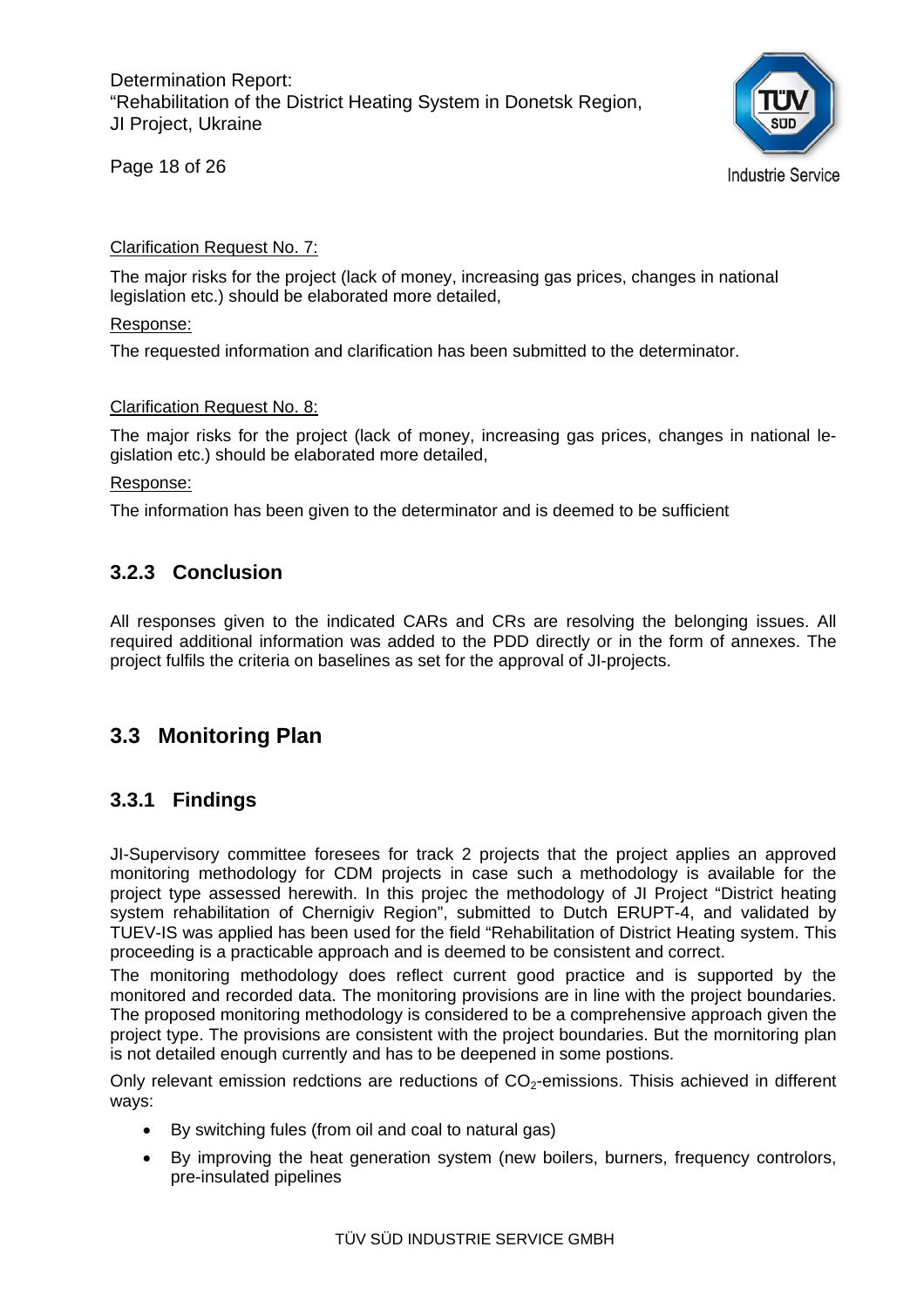

Page 19 of 26

• By installing CHPs and thus produce electricty to substitue electricity formerly supplied by the grid

Direct on-site emissions  $CO<sub>2</sub>$ -emissions occur by burning fossil fules in the boiler houses, indirect off-site emissions  $CO<sub>2</sub>$ -emissions occur by electricity production on mostly fossil fuels for the national Ukranian electricity grid. So, as a minimum, the quantity of fossil fuels consumed by the boiler houses and the electricity produced and the average inside temperatures in the heating season which influence the heat demand have to be monitored.

Significant leakage emissions are not to be expected. Thus the monitoring of leakage effects is not required. But this has to be demonstrated more re-traceably.

Parameters outside the project boundaries can be included in the monitoring plan to assess the plausibility of the results. The monitoring methodology is clear and user friendly. The monitoring provisions are in line with the project boundaries.

The choice of the indicators is mostly reasonable and all indicated GHG parameters can be monitored and/or measured.

A monitoring of the baseline emissions is required. The adjustment of the baseline emissions (ex post determination of the baseline) via monitored data is possible, foreseen and demonstrated/explained traceably and plausibly in the PDD. But the adjustment also must be elaborated more detailed.

Negative environmental impacts requiring a monitoring provision are not expected.

Procedures for calibration of monitoring equipment should be identified and procedures for the maintenance of monitoring equipment and installations should be described.

Possible uncertainties are known, but respective procedures for dealing with these uncertainties should be worked out more detailed and transparently until the date of the first verification.

The monitoring methodology allows for conservative, transparent, accurate and complete calculation of the ex post GHG emissions.

The current and future responsibilities and quality assurance procedures have been explained during the visit on site in a plausible manner but not specific written documentation has been submitted so far.

## **3.3.2 Issued CARs/CRs**

Corrective Action Request No. 4:

Additional information on parameters to be monitored is required - in detail:

a. Common information is required:

Which parameters have to be measured to calculate the project emissions and to re-calculate the baseline emissions (ex post calculation).

b. Detailed information for each site is required:

Information concerning measurement equipment / measured parameters/measuring points at each site involved in the project should be added (as an annex) to the PDD. The information which is the current situation/ which will be the future information (concerning the measurement)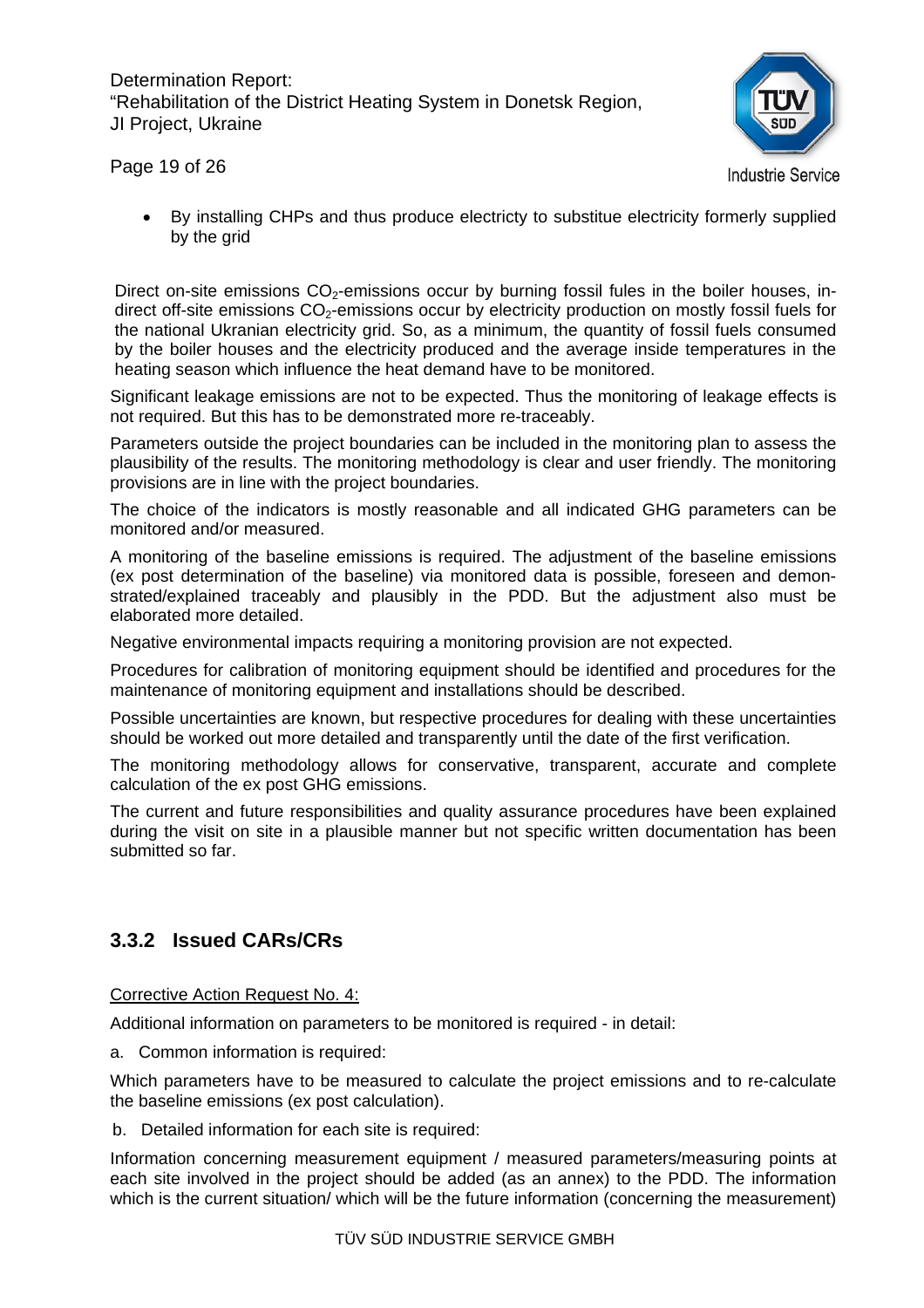

**Industrie Service** 

at each site should be given in the PDD (as an annex). Which parameters can be measured, which have to be calculated/ calculation is done in which way information also should be given concerning calibration frequencies and measurement (calculation accuracy, information concerning responsibilities and further information concerning procedures in emergency cases. The procedure and different steps of the reporting process should be explained.

#### Response:

Page 20 of 26

The requested corrections have been carried out. Additional information has been included in the PDD and has been submitted via e-mails to the determinator.

#### Clarification Request No. 9:

The necessity for monitoring further parameters (own electricity consumption) should be assed. In detail:

- The own electricity consumption of the new equipment (CHPs) has to be monitored.
- Information concerning data storage and storage duration should be adjusted.

The monitoring plan has to be adjusted.

#### Response:

The requested clarifications have been given to the determinator and included in the final PDD.

#### Clarification Request No. 10:

After completing the monitoring plan it should be explained and proofed whether or whether not a monitoring of parameters outside the project boundaries is necessary (especially for the purpose of cross checks) – especially for the carbon emission factor of the Ukrainian electricity grid..

#### Response:

The requested clarifications have been given to the determinator and included in the final PDD.

#### Clarification Request No. 11:

Information should be added whether the monitoring concept can be integrated in an ISO 9001 system (if it is planned to install such a system)).

Independent from this the monitoring system, frequencies of reporting, internal review phases and adjustment procedures should be demonstrated more detailed (which positions are responsible for the different steps of monitoring).

#### Response:

The requested clarifications have been given to the determinator and included in the final PDD. Currently there is no ISO9000 system within RME "Donetskteplocomunenergo".

#### Clarification Request No. 12:

Possible monitoring errors or uncertainties and the influence on the emissions reductions should be addressed and discussed.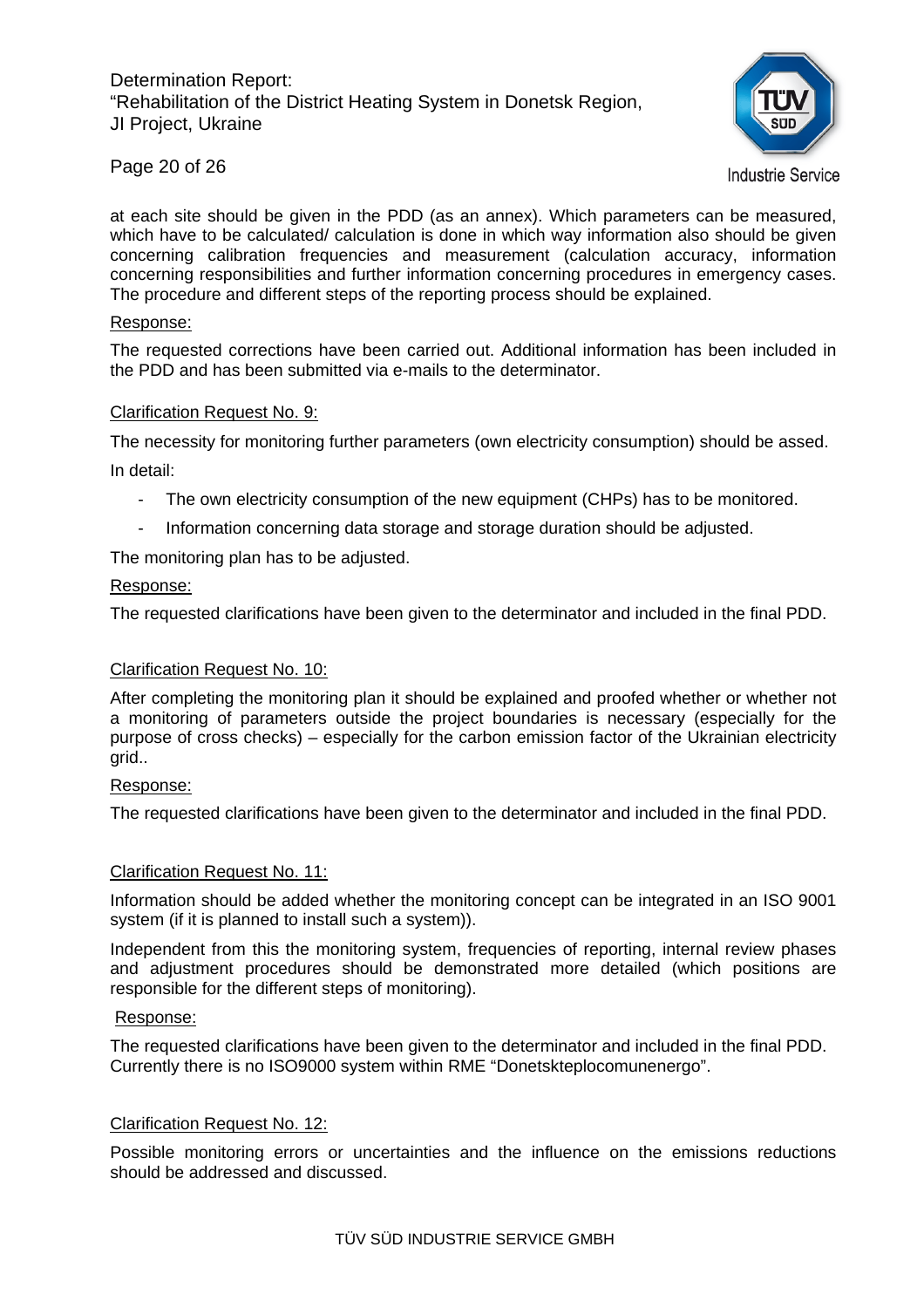Page 21 of 26



#### Response:

The requested clarifications have been given to the determinator and included in the final PDD.

#### Clarification Request No. 13:

After completing the monitoring plan this issue should be addressed again and also discussed more detailed in the PDD. Evidence should be given that leakage effects amount to less than 1% of the calculated and expected emissions reductions.

#### Response:

The requested clarifications have been given to the determinator and included in the final PDD.

#### Clarification Request No. 14:

The issue "monitoring manual" for this complex project should be discussed. It should be mentioned that a project management manual will be developed until the starting date of the crediting period at the latest with certain information on the project management, monitoring responsibilities, training courses etc.. Also written working instructions should be developed until this date. First examples therefore should be integrated in the PDD.

#### Response:

The requested clarifications and information have been given to the determinator and included in the final PDD.

## **3.3.3 Conclusion**

All responses given to the indicated CARs, CRs resolve the belonging issues. The project fulfils the criteria on monitoring as set for the approval of JI-projects.

## **3.4 Calculation of GHG Emissions**

## **3.4.1 Findings**

The project's spatial boundaries are currently not clearly enough described in the PDD (see also under 3.1).

The list with participating boiler houses and a map demonstrating their locations should be added to the PDD. Thus the description currently is not complete (missing detailed information).

Regarding emissions sources all aspects are covered. Only  $CO<sub>2</sub>$  emissions have correctly been identified as relevant for the project.

The PDD gives a complete and transparent calculation of the project GHG emissions, but the calculations need to be adjusted after completing the information required above.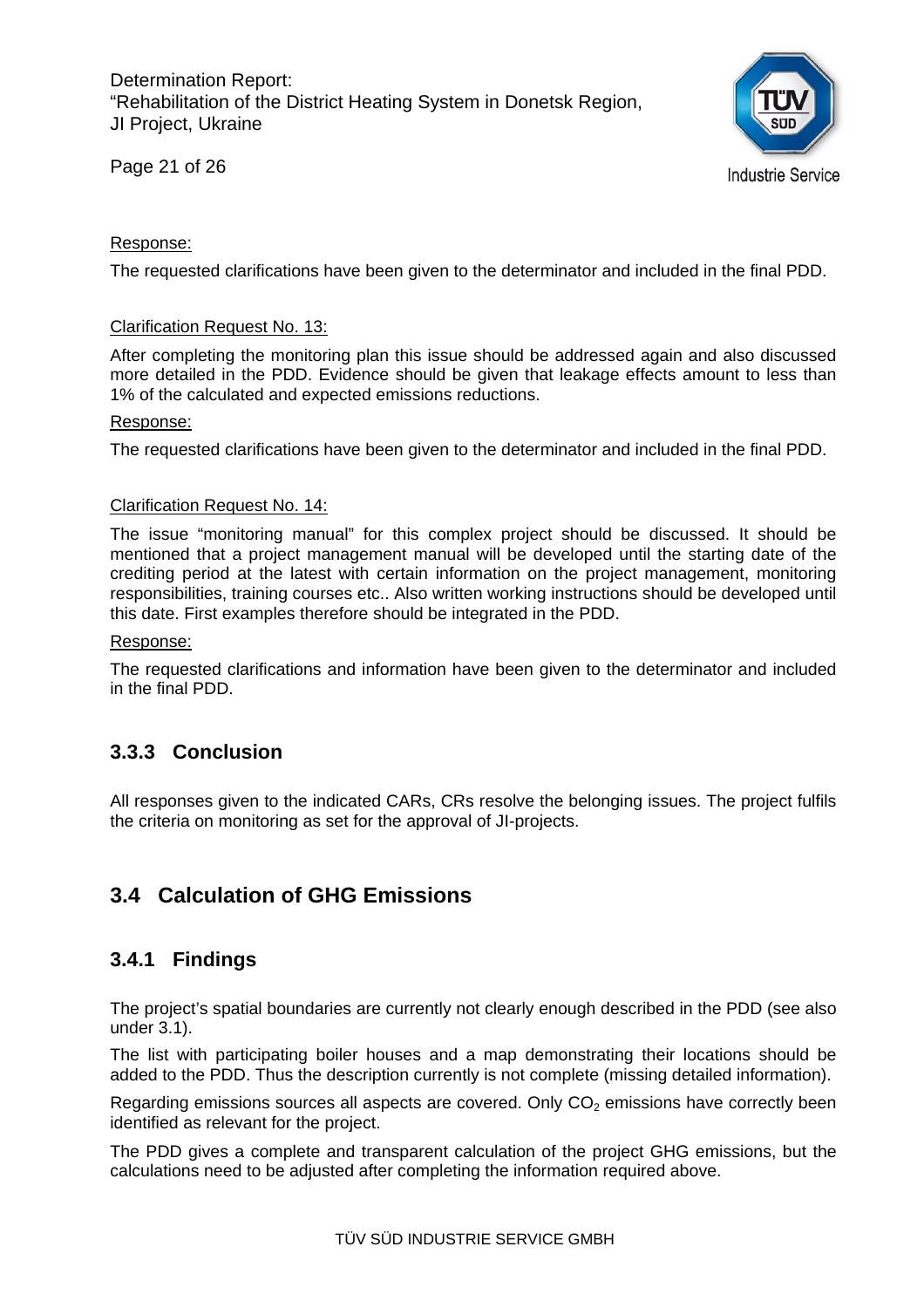

Page 22 of 26

**Industrie Service** 

Leakage calculations are not requested, as they are plausibly considered as being low.

The calculation is based on spreadsheets, which have been submitted as hard-copy only until now. No underlying formula has been delivered so far. The related spreadsheets should be submitted to the determinator. Meanwhile the spreadsheets already could be checked during the on-site audits. Some small corrections have been required.

All data is based either on default values or on the activity level of the project. Both components have been verified during the determination process. But the underlying assumptions and parameters are not supported by clearly referenced sources.

Thus currently the calculations have been checked and occurred not to be conservative totally.

The calculations should be proved and adjusted and based on more conservative assumptions, if necessary.

Under the assumption that the project scenario is not identical to the baseline scenario, the project will result in fewer GHG emissions than the baseline scenario.

## **3.4.2 Issued CARs/CRs**

Corrective Action Request No. 5:

In the calculation the following items are not considered and integrated or not discussed totally:

- Own electricity consumption of the new equipment
- Some values in the first submitted calculation sheets (for the CHPs, for influence of new pipelines) seem to be wrong and have to be checked.

These aspects should be considered and, if necessary, taken into account in the GHG calculations.

#### Response:

The requested corrections have been implemented in the revised PDD.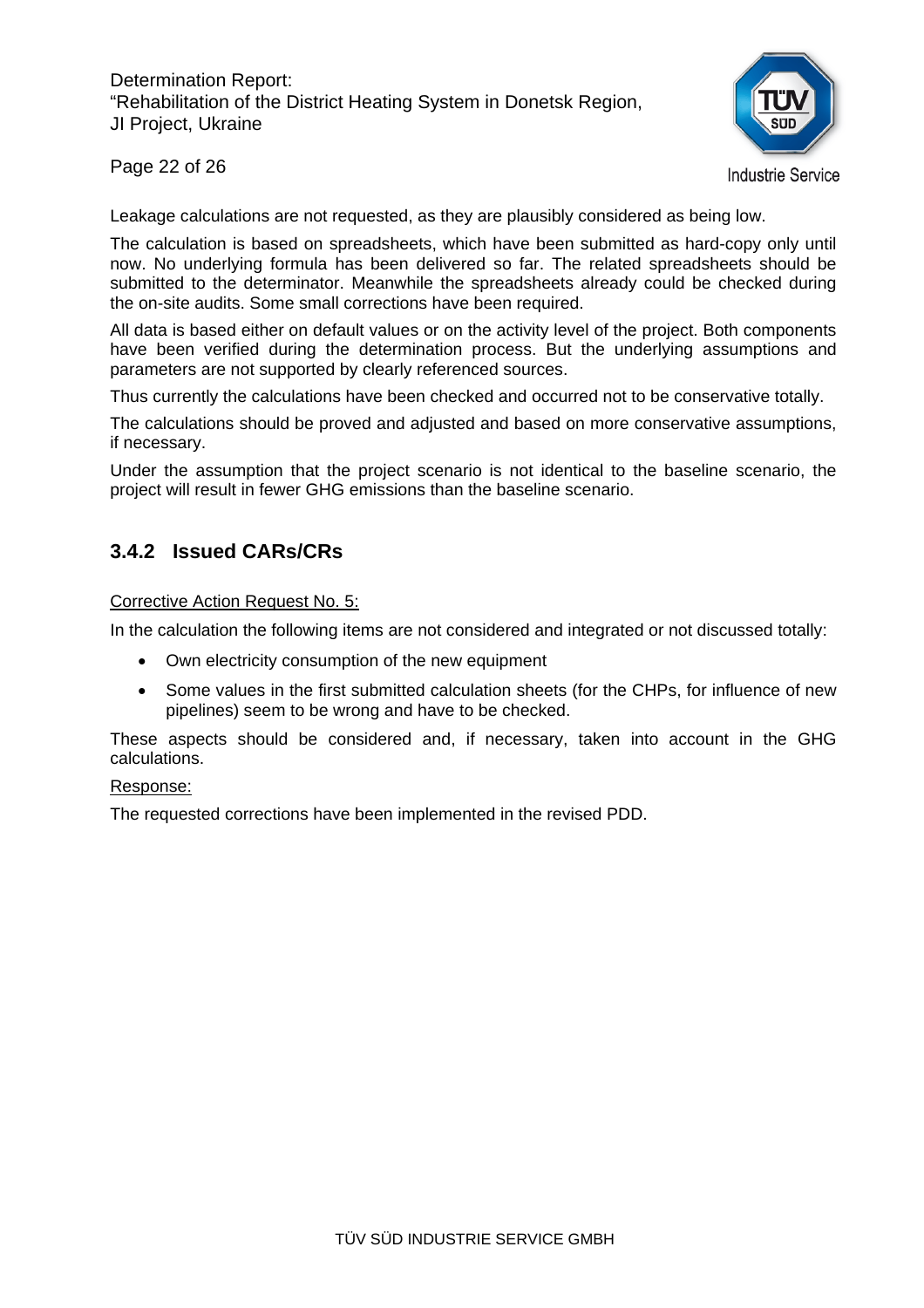Page 23 of 26

**Industrie Service** 

Clarification Request No. 15:

A discussion concerning uncertainties should be included in the PDD.

#### Response:

The requested clarifications have been given to the determinator and included in the final PDD.

## **3.4.3 Conclusion**

All responses given to the indicated CARs/CRs are resolving the belonging issues. The project fulfils the criteria on baselines as set for the approval of JI-projects.

## **3.5 Environmental Impacts**

## **3.5.1 Findings**

The description of the environmental impacts is sufficient.

Due to the project type and legislative frame conditions no general Environemental Impact Assessment (EIA) has to be carried out, but site-specific EIA have to be submitted to the responsible state authorities for getting the approval to implement the specific measures.

The Environmental Impact Assessment (EIA) for the different subprojects will be conducted by local appropriate accredited local authorities. Already existing EIAs have been shown to the determinator.

The project complies with the environmental legislation in Ukraine. All required licenses and contracts to start with the project are available so far.

## **3.5.2 Issued CARs/CRs**

There are no CARs/CRs under this chapter.

## **3.5.3 Conclusion**

The project fulfils the criteria on Environmental Impact Assessment as set for the approval of JIprojects. A further voluntary monitoring of environmental and socio-economic impacts is possible and designated.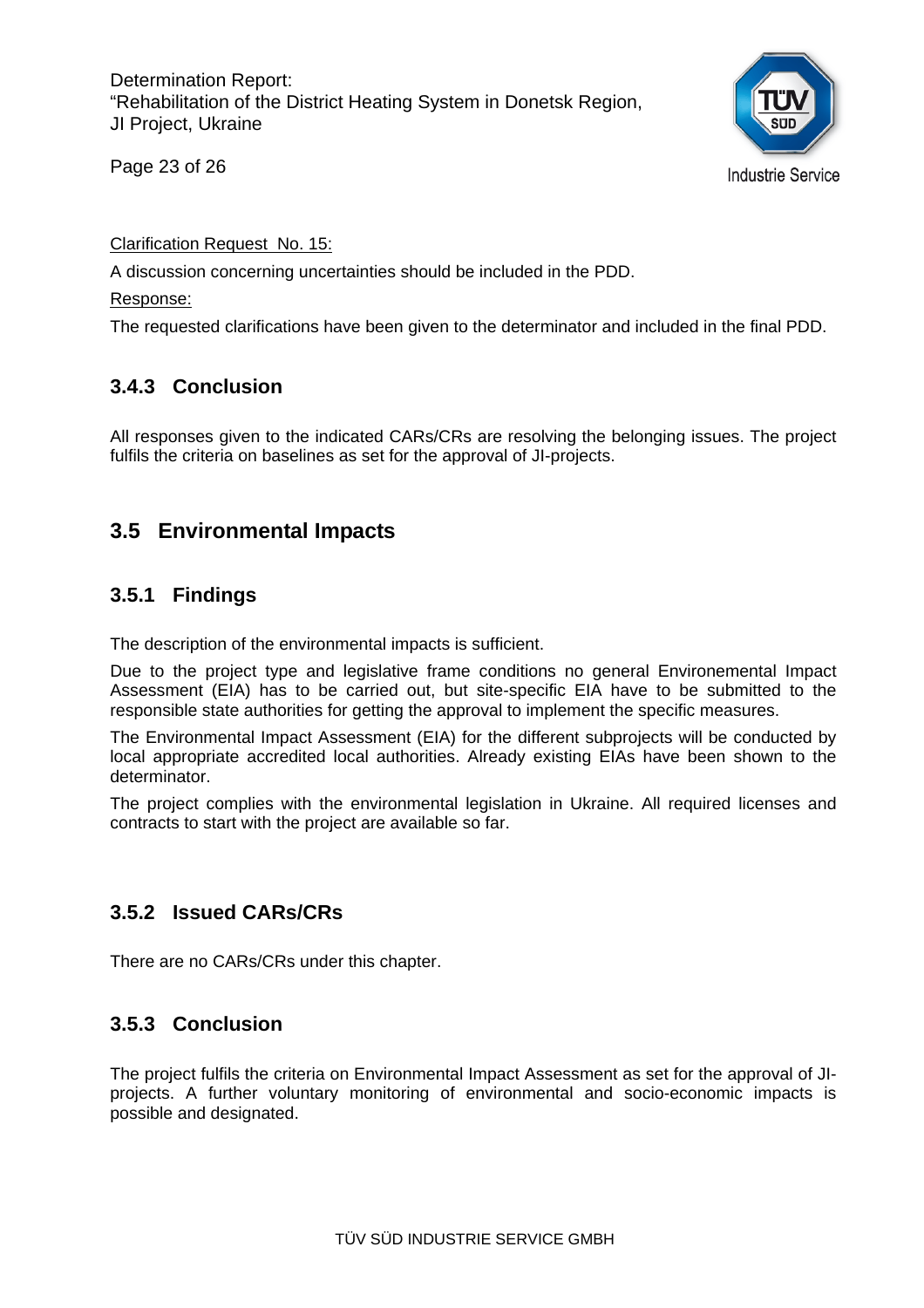



## **3.6 Local stakeholder process**

## **3.6.1 Findings**

The project has already been made public in the context of the overall project concept. The single sub-projects will be made public according to the national and regional regulations.

There have been no negative comments concerning the project currently, which would have required any further action directly related to the specific projects assessed herewith. Only positive estimation have been received by the involved institutions.

## **3.6.2 Issued CARs/CRs**

There are no CARs/CRs under this chapter.

## **3.6.3 Conclusion**

The project fulfils the criteria on stakeholders involvement as set for the approval of JI-projects.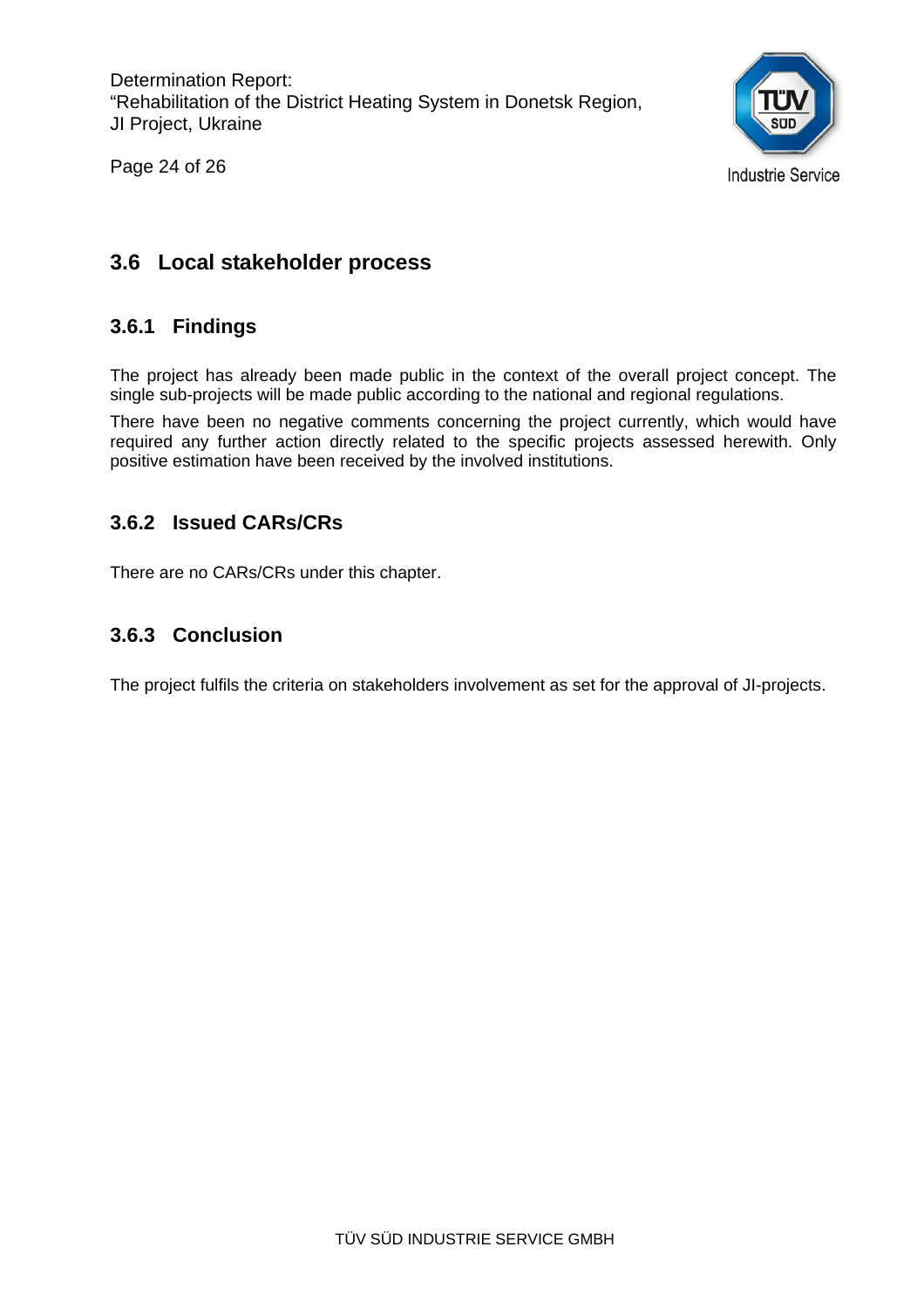Page 25 of 26



## **4 COMMENTS BY PARTIES, STAKEHOLDERS AND NGOS**

The project documents have been made public available via TÜV SÜD´s website for calling on stakeholders to comment CDM/JI projects www.netinform.net module "climate and energy" and in parallel on JI-SC website from November  $16<sup>th</sup>$ , 2006 until December 15<sup>th</sup>, 2006.

Link:

http://www.netinform.net/KE/Wegweiser/Guide2.aspx?ID=2166&Ebene1\_ID=26&Ebene2\_ID=646&mode  $=1$ 

No comments have been received.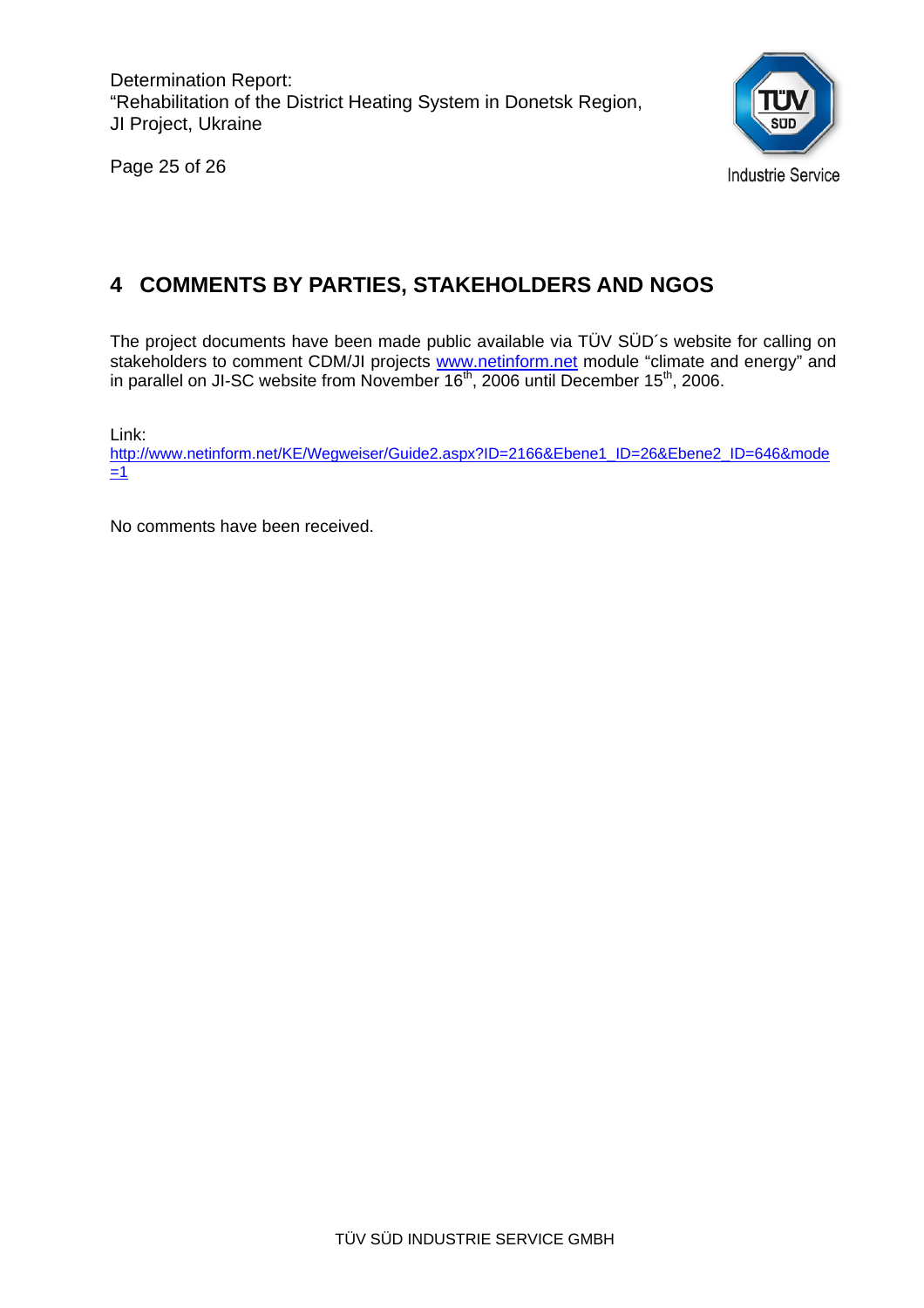Page 26 of 26



## **5 FINAL DETERMINATION OPINION**

TÜV SÜD has performed a determination of the Rehabilitation of the District Heating System in Donetsk Region submitted by RME "Donetskteplocomunenergo", located in Donetsk.

The determination was performed on the basis of all currently valid and relevant JI criteria.

The review of the project design documentation and the subsequent follow-up interviews have provided TÜV SÜD with sufficient evidence to determine the fulfilment of stated criteria.

In our opinion, the project meets all relevant UNFCCC requirements for JI under the prerequisite that all four outstanding issues are resolved.

Additionally the assessment team reviewed the estimation of the projected emission reductions. We can confirm that the indicated amount of emission reductions of 854 586 tons  $CO<sub>2e</sub>$  (to be issued as ERUs) in the intended first crediting period from 2008 - 2012 (the first Commitment Period of the Kyoto Protocol lasts from 2008-2012), resulting in annual emission reductions of 170 917 tons  $CO<sub>2e</sub>$ , represents a reasonable estimation using the assumptions given by the project documents. As these figures will depend on the future performance of the project, this confirmation gives no guarantee on the realisation.

The determination is based on the information made available to us and the engagement conditions detailed in this report. The determination has been performed using a risk-based approach as described above. The only purpose of the report is its use during the registration process as JI project. Hence, TÜV SÜD can not be held liable by any party for decisions made or not made based on the determination opinion, which will go beyond that purpose.

Munich, 2007-06-08 Munich, 2007-06-08

Javier Castro

**Deputy Head of Certification Body "Climate and Energy**"

 Thomas Kleiser **Responsible Project Manager**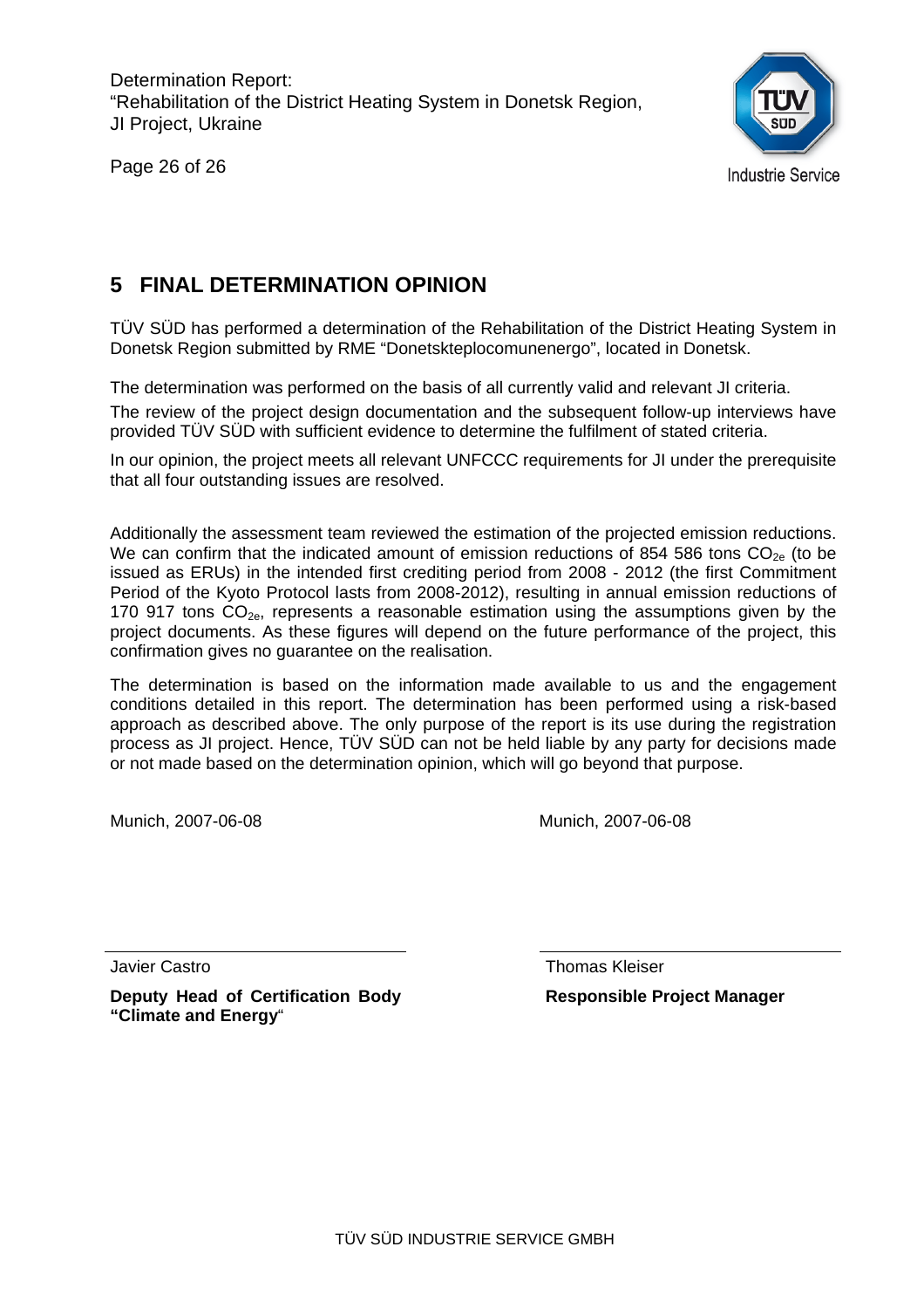Annex 1 of 2



# *Determination Protocol*